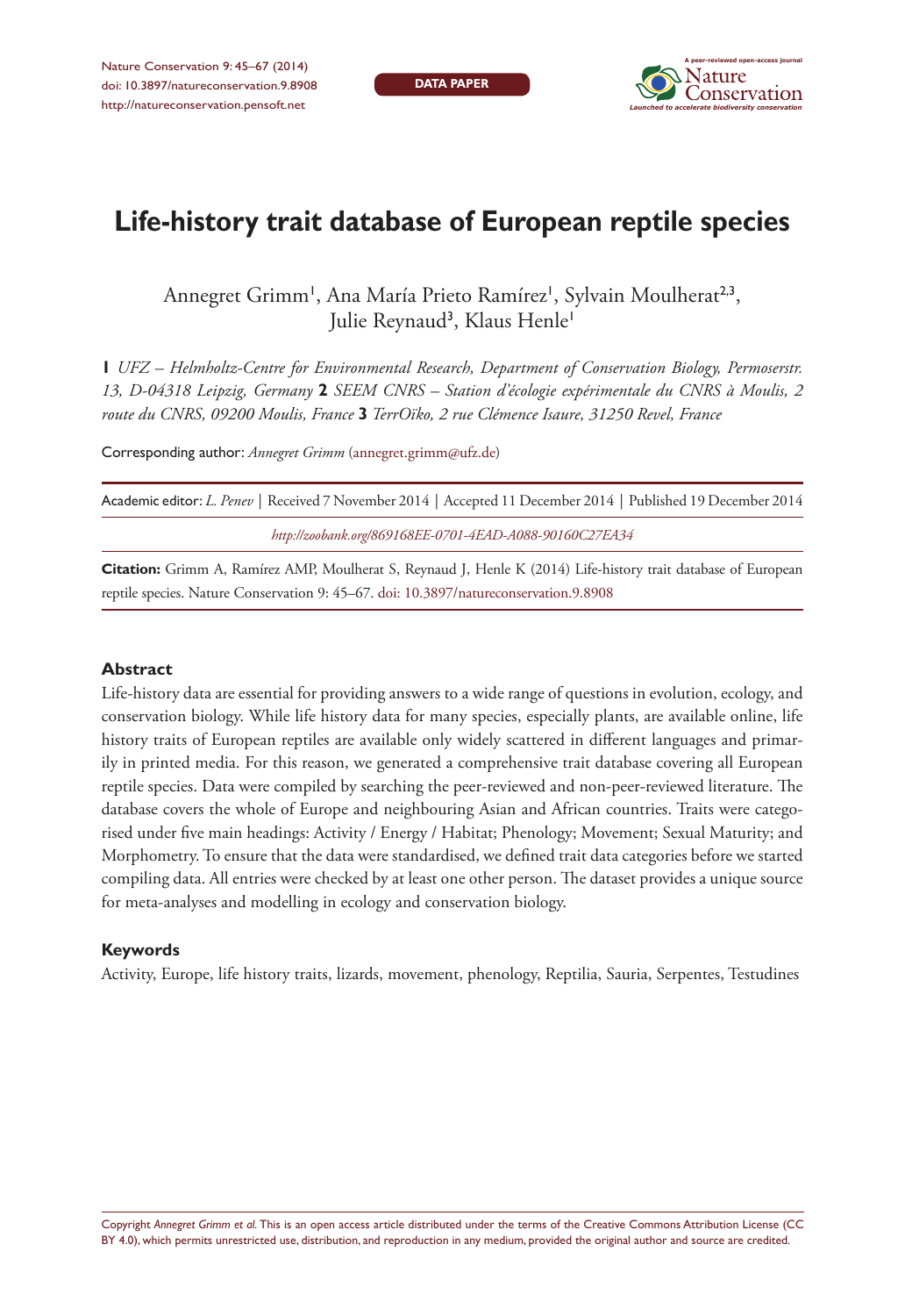## **Introduction**

Large-scale analyses of drivers of biodiversity, biodiversity patterns, and global processes are gaining increasingly more importance in ecology and conservation science. Recent examples of large-scale analyses and meta-analyses on biodiversity investigated among other aspects the minimum area requirements of species (Pe'er et al. 2014), the scaling behaviour of beta-diversity (Keil et al. 2012), dispersal (Stevens et al. 2010), niche ecology (Kearney and Porter 2009, Schulte et al. 2012), the effects of climate warming on biodiversity (Deutsch et al. 2008, Sinervo et al. 2010), the effects of fragmentation of tropical forests on climate change (Pütz et al. 2014), and the monitoring of land use effects on biodiversity (Kuussaari et al. 2007, Kahl and Bauhus 2014).

Species traits play an important role in such large-scale analyses since they can affect but also respond to abiotic and biotic processes (Kleyer 1999, Chapin et al. 2000, Ilg et al. 2012, Pütz et al. 2014). Available trait information for some species also enables generalisations to species for which the trait is difficult to measure. This is of particular importance in applied biodiversity conservation when decisions have to be made for species for which knowledge is limited. .This is the case, for example, for dispersal potential in the assessment of connectivity (Stevens et al. 2010, 2013), minimum area requirements in the design of conservation areas (Pe'er et al. 2014), and the identification of species that are sensitive to fragmentation (Henle et al. 2004). The use of traits can therefore greatly improve our understanding of ecological patterns and processes and their relevance for the conservation of biodiversity.

Trait data are usually published in widely dispersed literature and therefore difficult to access. Hence, a compilation of such data in handbooks (e.g. Novosolov et al. 2013) or in databases is essential to support the study of large-scale ecological processes and patterns. Due to their key role in ecosystem processes, traits for several groups of species have been compiled and made available, e.g. several plant traits [Klotz et al. 2003 ([www.biolflor.de](http://www.biolflor.de)), Kleyer et al. 2008 ([www.leda-traitdatabase.org](http://www.leda-traitdatabase.org)), Kattge et al. 2011 [\(www.try-db.org\)](http://www.try-db.org)], bees [Bees, Wasps & Ants Recording Society 2014 [\(www.bwars.com\)](http://www.bwars.com)], syrphids [Speight et al. 2000 [\(www.iol.ie/~millweb/syrph/](http://www.iol.ie/~millweb/syrph/syrphid.htm) [syrphid.htm\)](http://www.iol.ie/~millweb/syrph/syrphid.htm)], butterflies [Jonko et al. 2014 [\(http://www.lepidoptera.eu/\)](http://www.lepidoptera.eu/)], amphibians [Trochet et al. 2014 (<http://biodiversitydatajournal.com/articles.php?id=4123>)], and birds [Koposová et al. 2014 (<http://scales.ckff.si/scaletool/index.php?menu=6>)]. However, we are not aware of a global species trait database that exists for reptiles although a general compilation of reptile species names and distribution exists (Uetz and Hošek 2014) and a compilation of trait data have been published in printed form e.g. for Mexico (Sinervo et al. 2010) and some selected traits of 641 lizard species from around the world (Novosolov et al. 2013). For this reason, within the project SCALES (Henle et al. 2010) we developed a trait database covering all European reptile species since the project was predominantly based in Europe. We mainly aimed to obtain phenological and movement data from across the geographic distribution of the species covered. However, other information on activity, energy, habitat, sexual maturity, and morphometry were also included.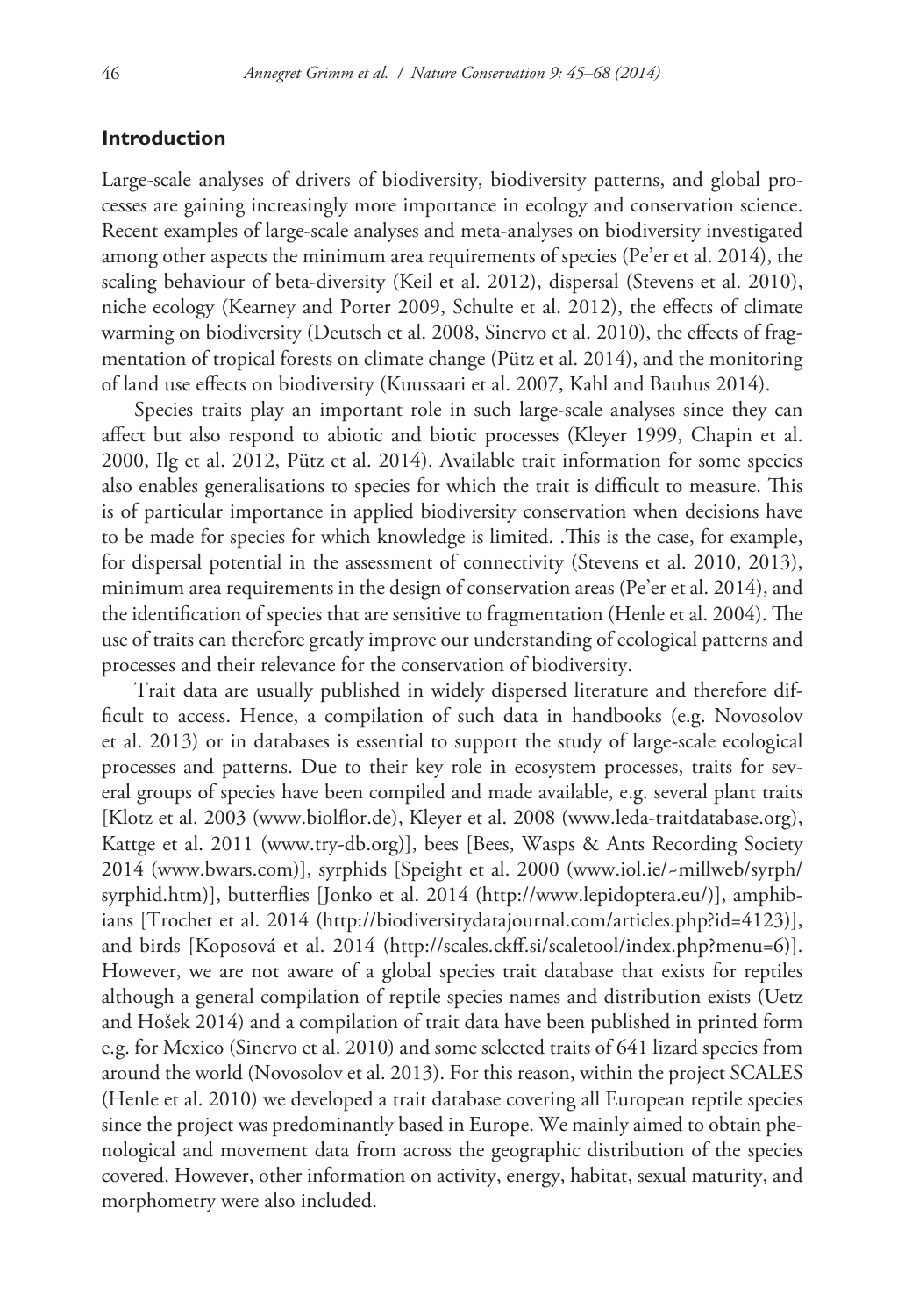The reptile trait database is an open access database. A user-friendly interface including browse options is provided on the SCALES project webpage [\(http://scales.ckff.](http://scales.ckff.si/scaletool/) [si/scaletool/](http://scales.ckff.si/scaletool/) ), but we also provide access to raw data through Dryad ([doi: 10.5061/](http://dx.doi.org/10.5061/dryad.hb4ht)) [dryad.hb4ht\).](http://dx.doi.org/10.5061/dryad.hb4ht)) We will keep the database active and update it frequently. We therefore invite all of our readers to provide published data that can be added to the database. If you are interested in submitting data, please contact the authors and send the respective papers. The data will be checked by us for plausibility (especially non-peerreviewed publications) before being entered into the database.

# **Data resources**

**Data published through Dryad:** <http://dx.doi.org/10.5061/dryad.hb4ht> **Data published through SCALETOOL:**[http://scales.ckff.si/scaletool/?menu=6&sub](http://scales.ckff.si/scaletool/?menu=6&sub%C2%ADmenu=0)[menu=0](http://scales.ckff.si/scaletool/?menu=6&sub%C2%ADmenu=0)

#### **Project details**

**Project title:** Securing the conservation of biodiversity across administrative levels and spatial, temporal, and ecological scales (SCALES) (Henle et al. 2010)

**Subproject:** Trait database of reptile life histories

**Personnel:** Klaus Henle (Project Coordinator, Taxonomic Expert, and Data Compilation), Annegret Grimm (Data Compilation and Data Manager), Ana María Prieto Ramírez (Data Compilation), Sylvain Moulherat (Data Compilation), Julie Reynaud (Data Compilation)

**Funding:** FP7 integrated project SCALES; EU Grant no. 226852

#### **Taxonomic coverage**

**General taxonomic coverage description:** The coverage of this database spans the class of Reptilia in the Kingdom Animalia. The database collates the species traits of all 122 European species belonging to 43 genera recognized by the SEH Atlas of 2004 (Gasc et al. 2004), which was the most up-to-date list when we started our data compilation (referred to as *SEH taxonomy* in the database; Suppl. material 1: Table S1). Since the atlas was published, many names changed both at and below the generic level, primarily by splitting previous taxa. Currently, there are several lists of European reptile species available (Sindaco and Jeremčenko 2008, Cox and Temple 2009, Speybroeck et al. 2010, Mayer 2013, Glandt 2014, Sillero et al. 2014, Uetz and Hošek 2014) that deviate from each other in recognition of some taxa and also in terms of geographic coverage (see below). Unfortunately, justifications for the acceptance or rejection of taxa are rather limited for several of these lists, with Speybroeck et al. (2010) being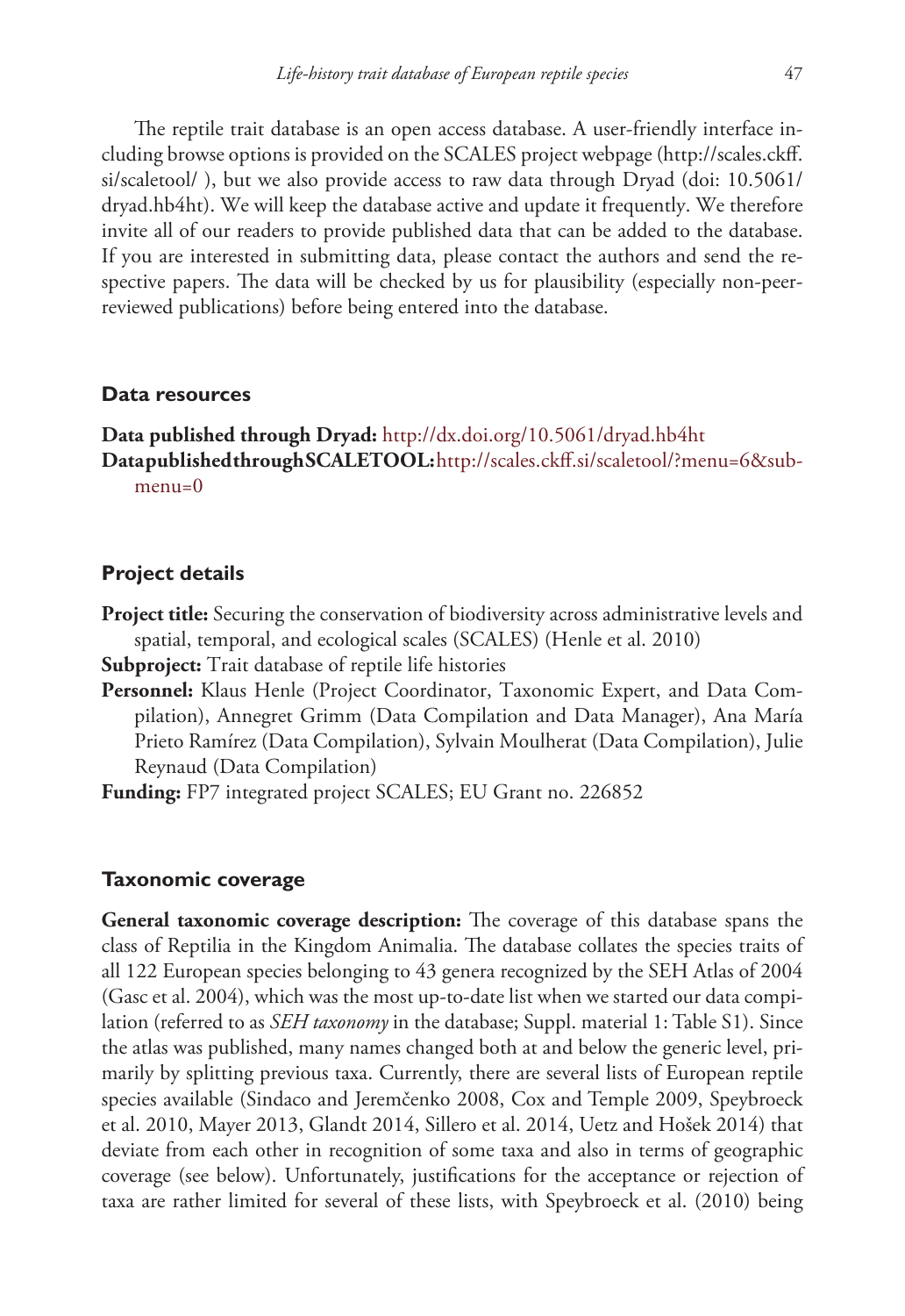the most comprehensive one. We therefore largely followed them but evaluated several more recent name changes by using original publications. We agree with Speybroeck et al. (2010) that the scientific name of a species should only be changed if there is strong evidence of it being necessary to reflect evolutionary history and if data are supported by sound evidence. On the other hand, further taxon splitting is a necessary consequence of advances in systematics. Strong evidence for us means that a name change is backed by sufficiently comprehensive sampling, by consistent evidence from more than one character set analysed with appropriate statistical methods, and by sound biogeographic scenarios. For inclusion in the database, an additional criterion had to be fulfilled: the distribution of the taxa involved must have been worked out sufficiently to allow allocation of life-history data to a particular taxon without uncertainty. This resulted in 144 recognized species belonging to 59 genera (named *current taxonomy* in the database; Suppl. material 1: Table S1). Deviations from Speybroeck et al. (2010) and Sillero et al. (2014) are listed and justified in Suppl. material 2: Table S2. The database is designed in such a way that taxa (European or non-European) can be added without a need to change the structure of the database. The database can be searched using both the original names as in Gasc et al. (2004) as well as the updated names. We allocated data that were published before species complexes were split to the relevant new taxa if this allocation could be made with certainty.

# **Taxonomic ranks**

**Kingdom:** Animalia.

**Phylum:** Chordata.

**Class:** Reptilia.

**Order:** Testudines, Squamata (Amphisbaenia, Sauria, Serpentes).

- **Family:** Agamidae, Anguidae, Blanidae, Boidae, Chamaeleonidae, Cheloniidae, Colubridae, Dermochelyidae, Emydidae, Gekkonidae, Geomyidae, Lacertidae, Lamprophiidae, Natricidae, Phyllodactylidae, Scincidae, Sphaerodactylidae, Testudinidae, Typhlopidae, Viperidae.
- Family names of reptiles also changed since 2004. Our list follows the family names accepted in the TIGR global reptile database (Uetz and Hošek 2014).

**Common Name:** Reptiles, Snakes, Lizards, Tortoises.

# **Spatial coverage**

**General spatial coverage:** Our database covers Europe. Neither politically nor geographically has the boundary of Europe been universally agreed upon and overviews of the distribution of reptile species used different existing delimitations (Mertens and Wermuth 1960, Böhme 1981, Gasc et al. 2004, Cox and Temple 2009, Speybroeck et al. 2010, Sillero et al. 2014). We followed Mertens and Wermuth (1960,) Böhme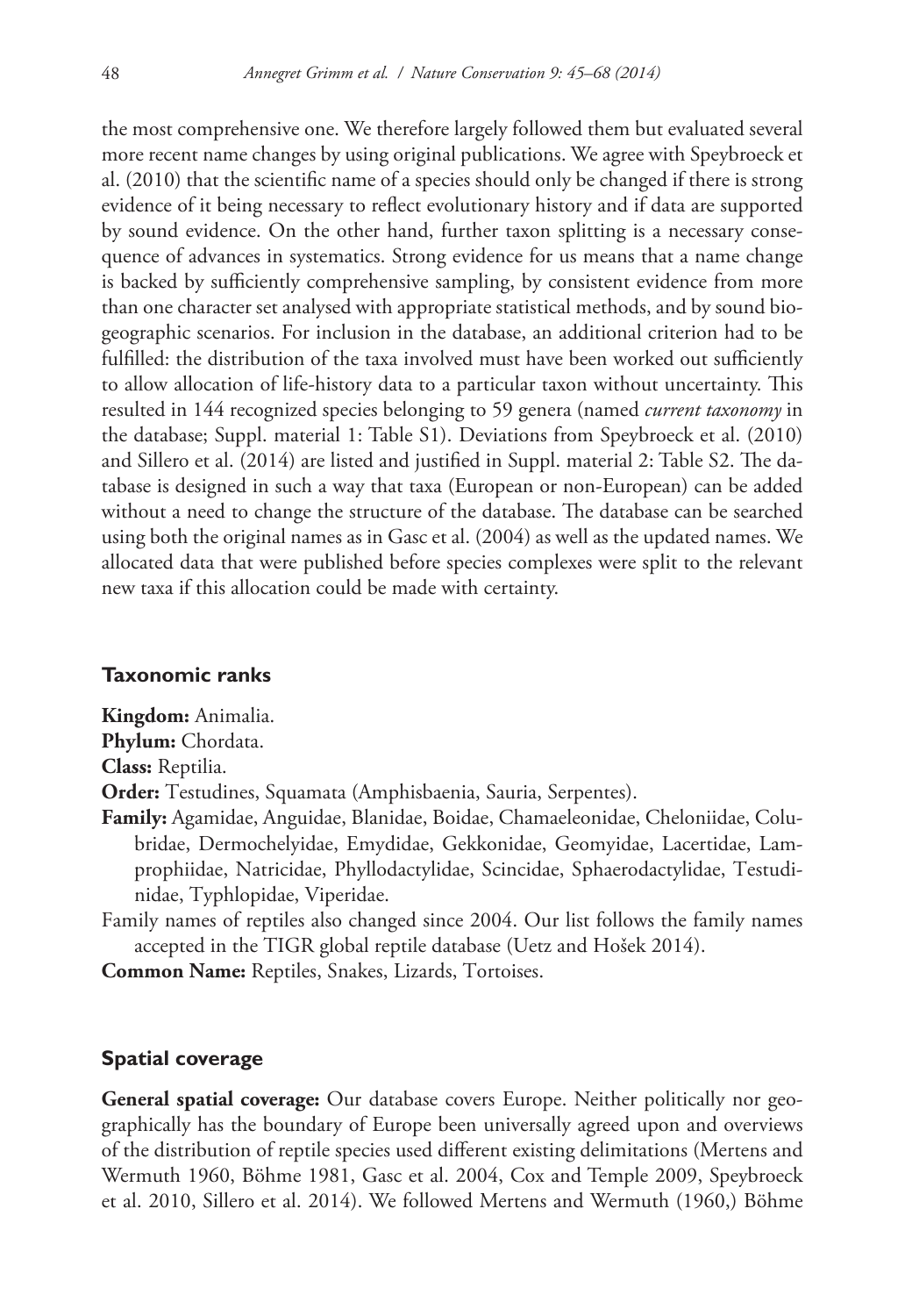

**Figure 1.** Spatial coverage of the database. Grey countries (46 European countries plus neighbouring countries in Asia, namely Armenia, Azerbaijan, Georgia, Iran, Israel, Kazakhstan, Kyrgyzstan, Lebanon, Russia, Syria, Tajikistan, Turkey, Turkmenistan, and Uzbekistan, plus the African countries Algeria and Morocco) are covered by the database. This map shows the countries in general and not the region where data points are from. This map was created using ArcGIS® software by Esri [\(www.esri.com](http://www.esri.com)) with an European Lambert Azimuthal Equal Area projection. © Esri, all rights reserved.

(1981), and Gasc et al. (2004), using the following delimitation of "Europe": reaching across the Ural Mountains, the Ural River, the Caspian Sea, the main Caucasus Divide, the Black Sea, including the Marmara Sea and the Aegean Sea along the divide of the European and Asiatic shelf as well as the European and African tectonic plates (Figure 1). Mascarene Island and the Azores, which politically but not geographically belong to Europe are currently not included, nor are the Selvagenes and the Canary Islands. Our data therefore covers 46 European countries. Speybroeck et al. (2010), in contrast, did not include former republics of the Soviet Union that are partially or completely within Europe (see Suppl. material 2: Table S2.1). Cox and Temple (2009)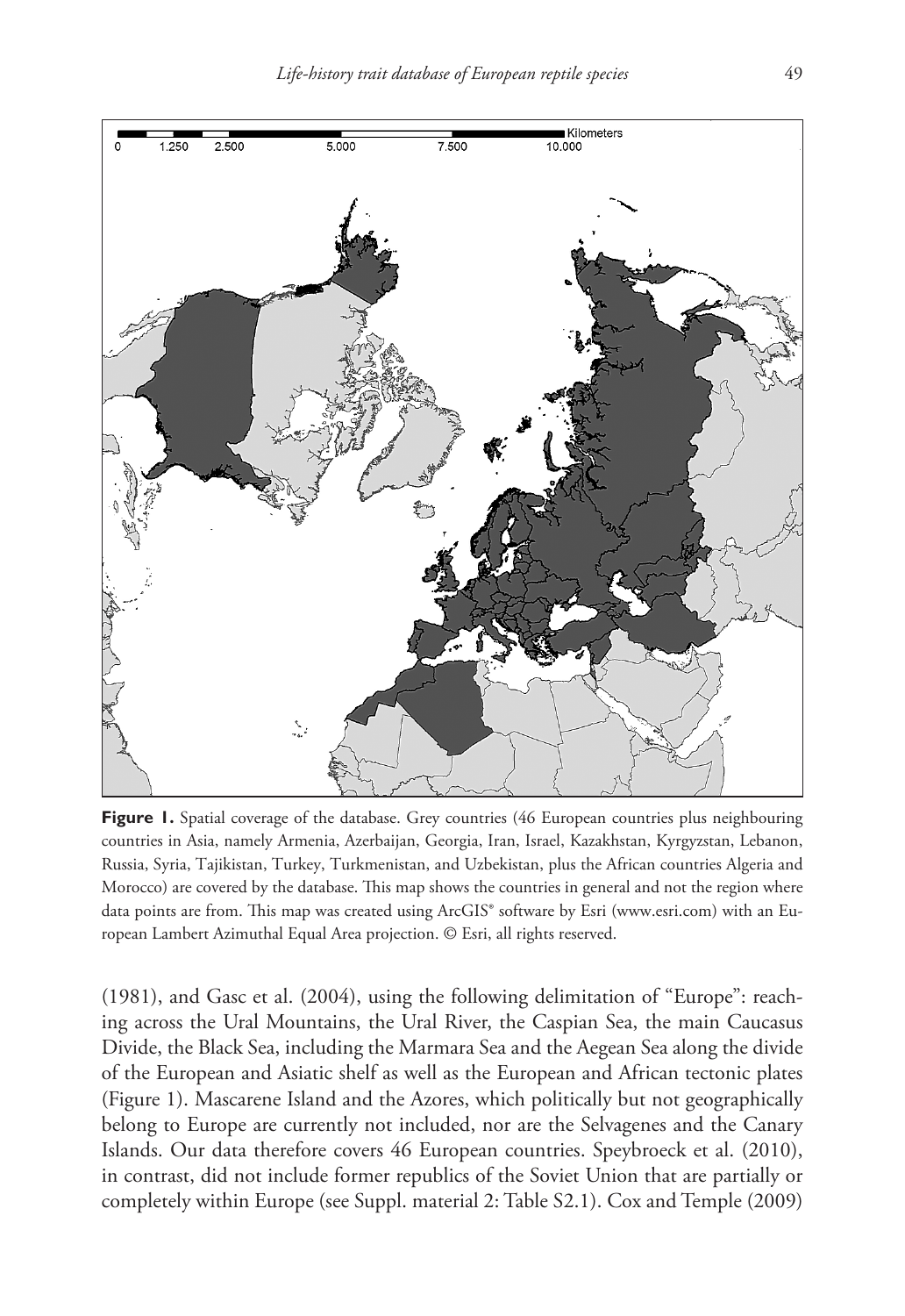are inconsistent in including Greek islands on the Asian shelf but excluding Mediterranean Spanish islands on the African shelf. They further included the Mascarene Island, Selvagenes, and the Canary Islands. Our database is designed in such a way that countries or other geographic entities can be added without a need to change the database structure.

As we wanted to cover European species comprehensively, we also included extra-limital data in the database. We found data for neighbouring countries in Asia (Armenia, Azerbaijan, Georgia, Iran, Israel, Kazakhstan, Kyrgyzstan, Lebanon, Russia, Syria, Tajikistan, Turkey, Turkmenistan, and Uzbekistan) and Africa (Algeria, Morocco) (Figure 1). In addition, case studies from the USA about the invasive European gecko *Hemidactylus turcicus* are included as such data are highly valuable for an assessment of invasion processes of European species. The designation of geographical entities in the database does not imply the expression of any opinion whatsoever on the part of the data compilers concerning the legal status of any country, territory or area, or of its authorities, or concerning the delimitation of its frontiers or boundaries. It is worth noting that in some older references, older geographic names are used that are difficult to match with modern names; in such cases we either retained the old names or used a more inclusive geographic name that encompasses the name in question. The database enables all geographic names to be listed that are used in the database.

## **Temporal coverage**

Currently until mid-2014, life-history trait data were published primarily after the mid-1960s and for many Eastern and southern European taxa primarily in the last 10 years.

#### **Methods**

**Method step description:** We carried out a literature survey in the form of focal species surveys of all European reptiles. A very useful starting point was the Handbook of European Reptiles (in German) (Böhme 1981), as well as French (Arnold and Ovenden 2010) and Spanish (Escarré and Verricard 1981, Salvador and Marco 2009) handbooks and our own extensive collection of life-history publications. These sources already compiled a substantial part of the relevant publications. For species, for which we retrieved no data in above sources, we conducted targeted searches in the ISI web of knowledge, in Google Scholar, and in Google published in English, German, French, and Spanish. We tried to trace any potentially relevant sources cited in the publications found from these searches. Moreover, we presented our project at herpetological conferences to expand our literature sources from experts. However, we only entered data from published literature into the database. The publications that were used to provide data for the database are listed in References. Together, these sources covered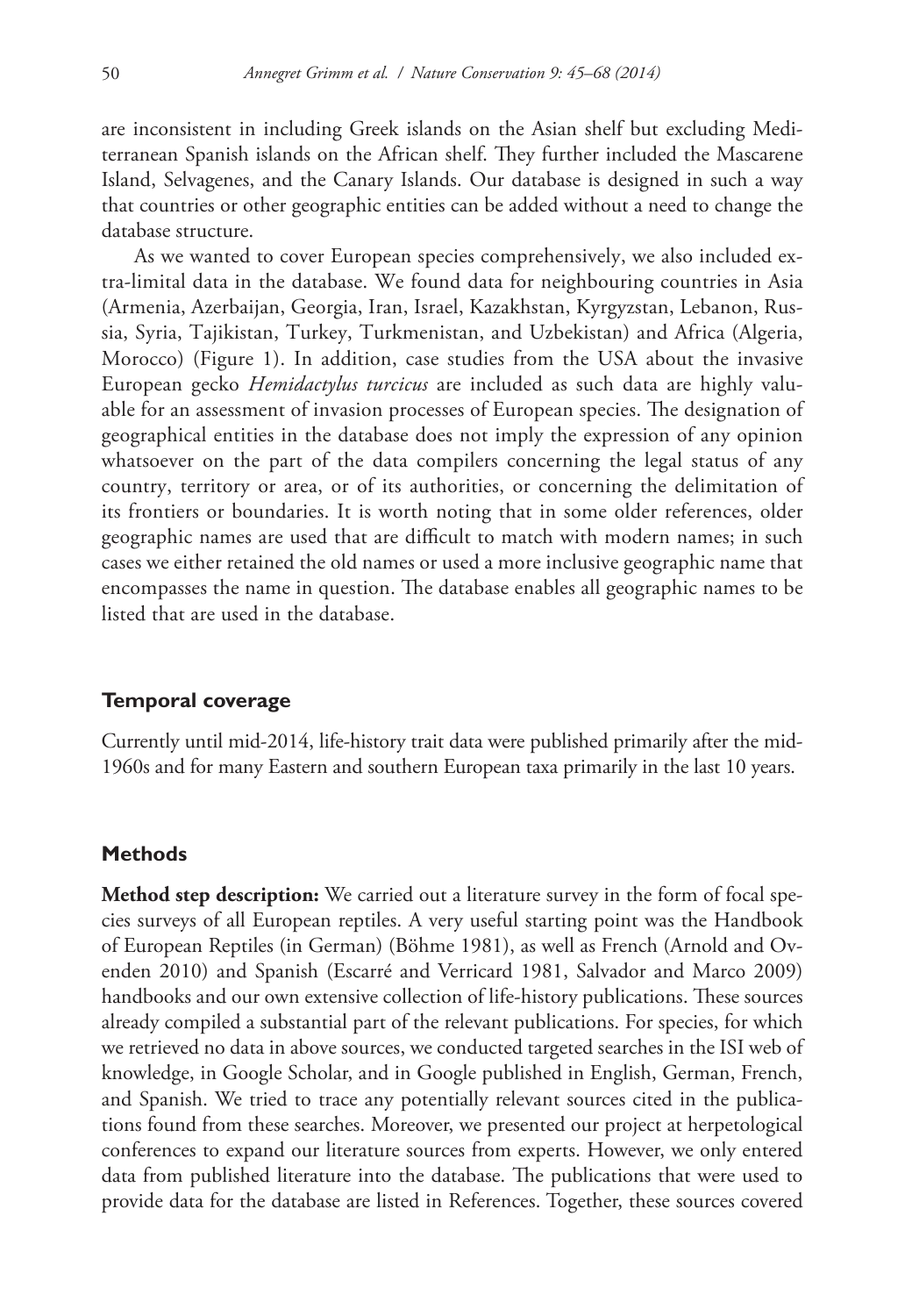

**Figure 2.** Graphical representation of the database including relationships between the basic tables (*Species; References; Countries*) and the trait tables (*Activity / Energy / Habitat; Sexual Maturity; Phenology; Movement; Morphometry*).

all European reptile species except a few recently described taxa, such as *Dalmatolacerta montenegrina*, for which no life-history data have been published.

**Study extent description:** All European reptile species are covered in the database without accounting for temporal restrictions as to when the study was conducted.

**Sampling description:** Before starting the literature search, we decided upon a database structure (Figure 2, described below) and the main topics to be covered. The main topics selected were activity and energy traits, phenological traits, movement/ dispersal traits, age at sexual maturity, and morphometry. The literature was searched using specific key words linked to these topics. Detailed definitions of the categories are given below.

**Quality control description:** All data entries were checked by at least one person other than the one who entered the data. This check also included a plausibility check of the original data. We did not include any data in the database that we could not allocate with certainty to the categories used by us or that were ambiguous in terms of the entity to which they applied.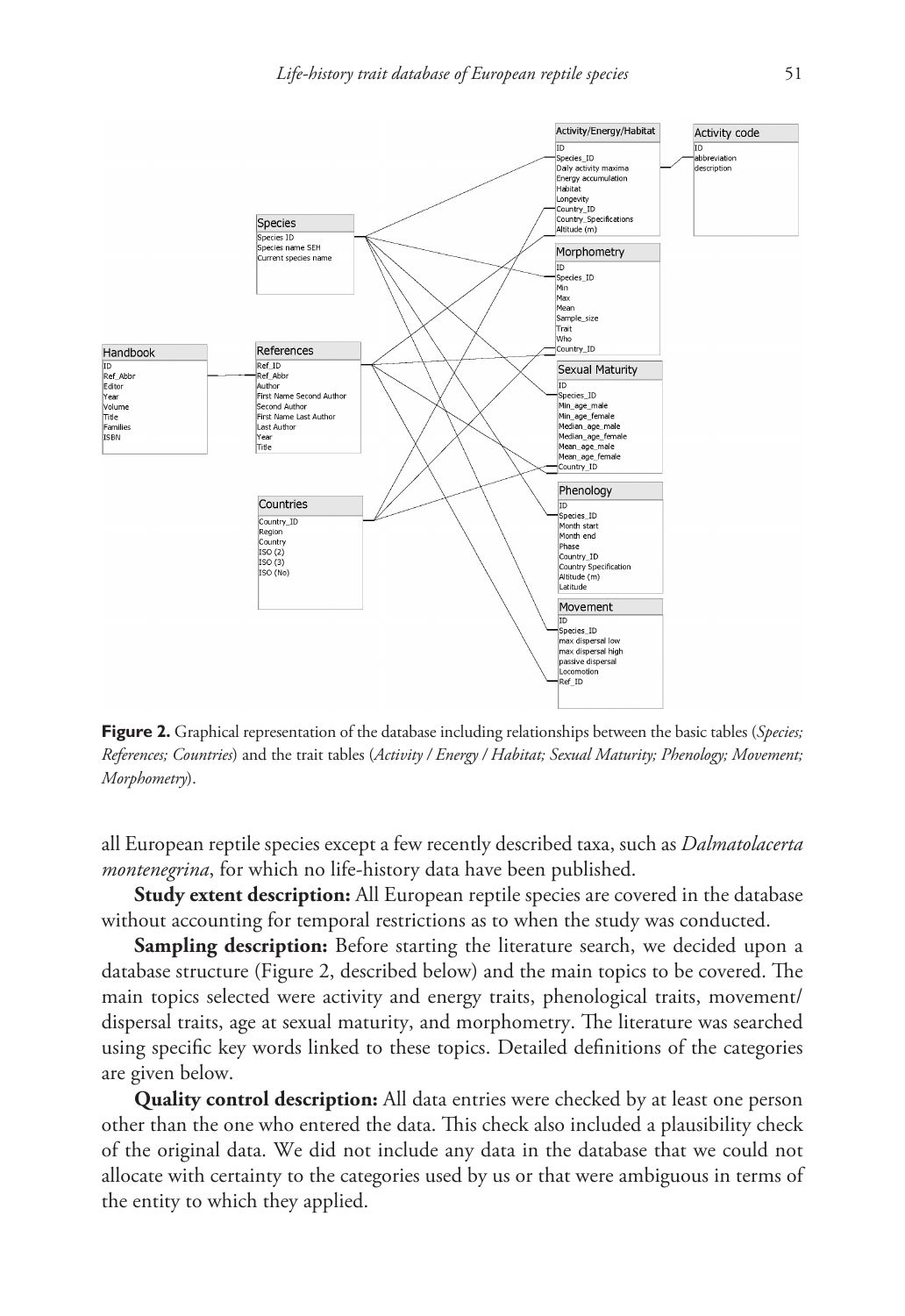# **Dataset descriptions**

Our database comprises two sections: basic information and actual trait data. In the basic section, general information about taxonomy, references, and countries is stored. The trait data section is divided into the following: *Activity / Energy / Habitat; Phenology; Sexual Maturity; Movement; and Morphometry*.

**Object name:** Trait database of reptile life histories

**Character encoding:** UTF-16

**Format name:** Microsoft Access Database

- **Format version:** Microsoft® Access® 2010 (14.0.7104.5000) SP2 MSO (14.0.7116.5000) as part of Microsoft Office Professional Plus 2010
- **Distribution:** <http://scales.ckff.si/scaletool/?menu=6&submenu=0>and [http://dx.doi.](http://dx.doi.org/10.5061/dryad.hb4ht) [org/10.5061/dryad.hb4ht](http://dx.doi.org/10.5061/dryad.hb4ht)

**Publication date:** 2014–01–21 and 2014–12–08, respectively

**Language:** English

**Licenses of use:** Data have been made available under the Creative Commons CC-Zero Waiver: <http://creativecommons.org/publicdomain/zero/1.0/>. Thus, the data can be freely used for non-commercial purposes provided the source is acknowledged. See Creative Commons for more details of the conditions of usage.

# **Metadata descriptions**

Our relational database is divided into a basic section and the actual trait section (Figure 2). The basic section comprises three tables: *Species*, which lists all 144 European reptile species that we recognised (see the section on taxonomic coverage); *References*, listing all published sources for data extraction (166 in total); *Countries*, listing 46 European, 14 Asian, and 2 African countries and the USA, which is where reptile trait data stem from including their ISO 2, ISO 3, and ISO No codes. In addition, we have names for supranational geographic regions, such as the Caucasus or the Mediterranean, for data where it is not clear from the original source to which country they apply.

In the trait data section, five main tables were created according to the five main topics (*Activity / Energy / Habitat; Phenology; Movement; Sexual Maturity; Morphometry*). All tables are provided with species ID, country ID, country specifications (geographic regions within countries if published), altitude (if published), latitude (if published), longitude (if published), and reference ID so that each data point can be tracked correctly. The definitions and contents of the five tables are described in the following. The words in italics stand for column headings. Capital letters are used for the five main tables.

*Activity / Energy / Habitat*: Data about *daily activity* describe activity peaks during the day including activity switches within the year. These activity patterns were defined as ten different categories: (1) cn: crepuscular/nocturnal; (2) dn: active the entire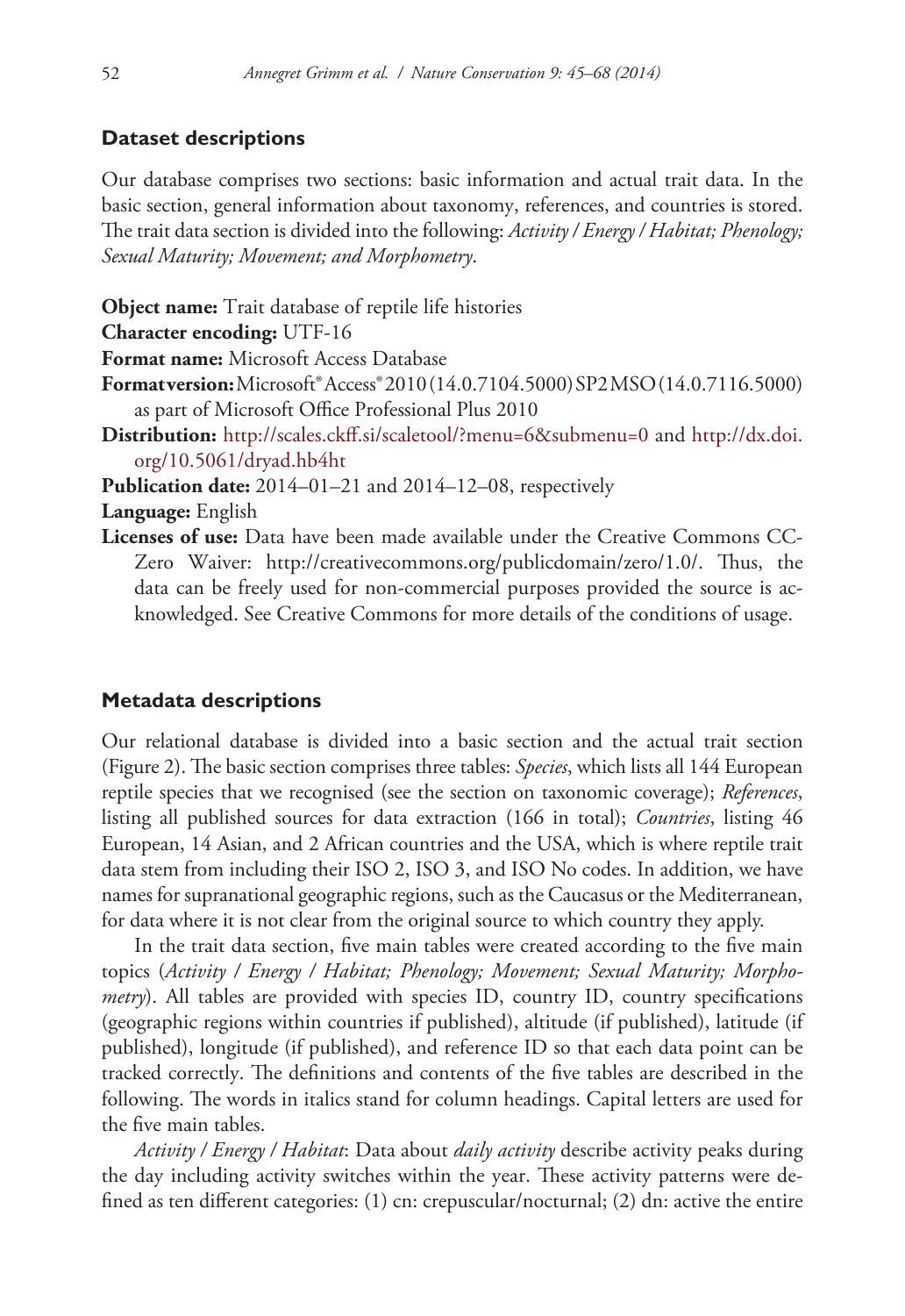day, no circadian rhythm (diurno-nocturnal); (3) tn: nocturnal, but thermoregulation during the day possible; (4) hu: humidity dependent, no circadian rhythm; (5) 1: one activity peak during the day throughout the year (unimodal); (6) 2: two activity peaks during the day throughout the year (bimodal); (7) as1a: activity shift: summer: one peak during dusk or night (crepuscular or nocturnal), spring/autumn one peak during the day (diurnal) [it is possible that species show bimodal activity between the switch diurnal to nocturnal]; (8) as1b: activity shift: one peak during the day throughout the year, shifted to the morning during the summer; (9) as2a: activity shift: in summer two peaks during the day, spring/autumn: one peak during the day but diurnal throughout the year; (10) as2b: activity shift: summer: one peak during dusk or night (crepuscular/ nocturnal), spring/autumn: two peaks during the day (morning/afternoon).

Data about *energy accumulation* denote when species accumulate energy for reproduction (i.e., spring, summer, autumn, or from the previous year – text strings). Moreover, their *habitat* (free text string using general habitat descriptions) and their maximum *longevity* (in years) were listed.

*Phenology:* Phenological traits refer to four *phases*: the first and second breeding season, aestivation, and hibernation. Each phase is specified by a specific *start* and *end month*. If a publication mentioned a range for the start or end month for a particular area, we used the first month mentioned as the start month and the last month mentioned as the end month for the breeding seasons (to specify the maximum duration available for breeding). For hibernation, in contrast, we used the last month to specify the start month and the first month to designate the end month; thus hibernation data allow a calculation of the maximum time (in months) available for activity.

*Movement*: Data on movement cover true dispersal, home range movement, and migration because most references do not sufficiently differentiate between these processes. However, if data were sufficiently explicit, we solely used dispersal data. Movement data larger than 250 m were rounded off to 250 m. The reference time span is not necessarily one year but depends on the study described in the original paper. The data in the database are the highest values given by the reference publication for a specific reference area. If a range of maximum dispersal/movement was given in the reference, we provide the lower value in the column *maximum movement low* and the higher value as *maximum movement high*. If no range was given, data were allocated to the latter. Furthermore, *passive dispersal* provides information about whether a species may be dispersed passively through human activities. In addition we provide information about the type of *locomotion* (e.g. swimmers, climbers, runners, or combinations between them).

*Sexual Maturity*: Age at sexual maturity (in months) was defined as the *minimum, median*, or *mean age* for *males* respectively *females*. The minimum age refers to the lowest age at sexual maturity provided for a specific reference for a specific country. The median age is the age at which 50% (usually most) individuals reach sexual maturity. Mean age is only given if explicit values were provided by the relevant publication.

*Morphometry*: In the last section, morphometric data are provided as *minimum*, *maximum*, and *mean* values (depending on the data given in the consulted literature).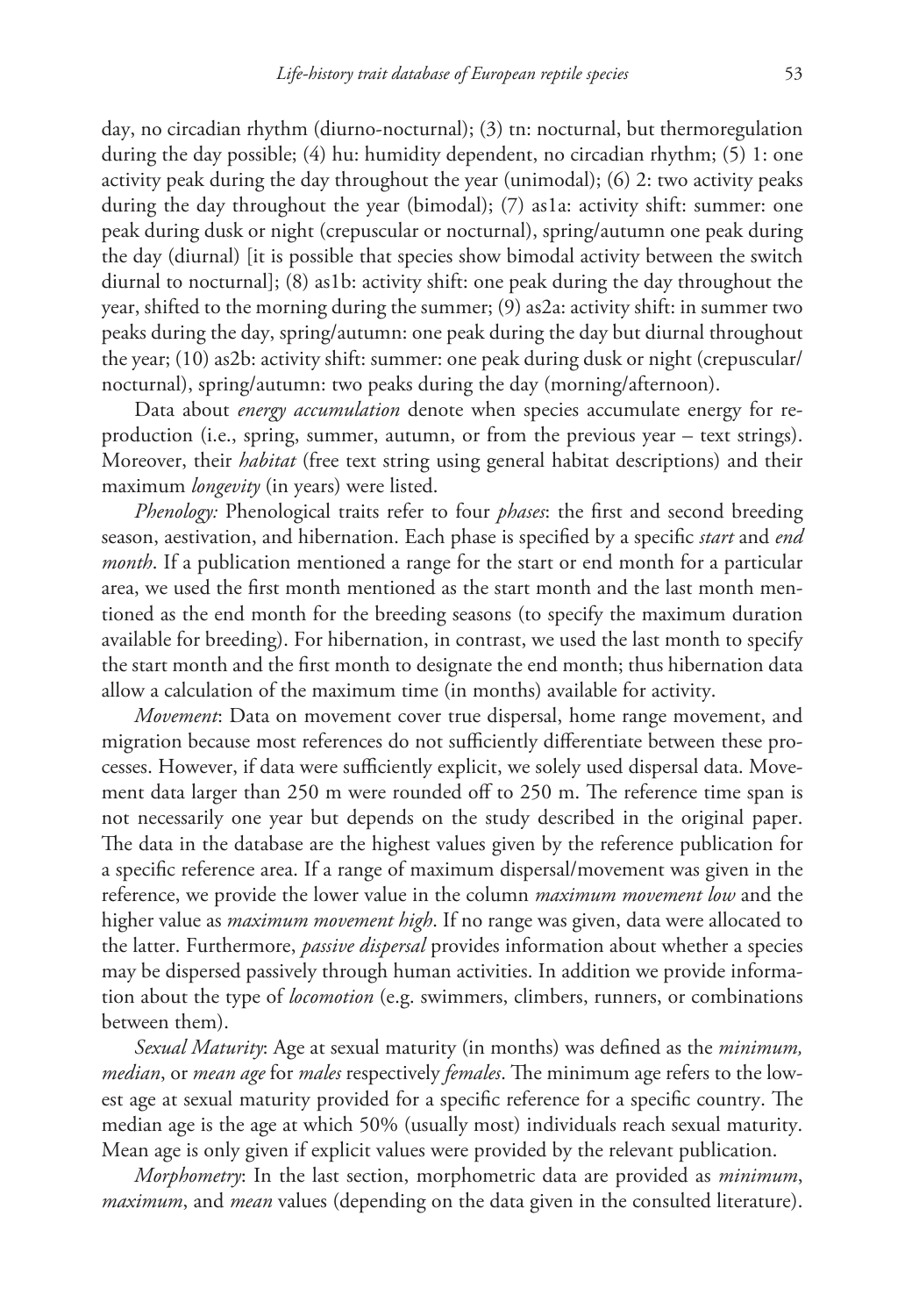If published, a *sample size* was listed. *Traits* were specified as mass, length, width, number, or size. These traits always refer to denoted parts of the population (*Who*), such as females, males, hatchlings, juveniles, eggs, or clutches. This structuring allows a maximum number of possible combinations, while using minimal memory space.

Since our database was built as a relational database, IDs between the basic and the trait tables were linked to each other for fast searches and queries (Figure 2).

**Metadata language:** English **Date of metadata creation:** 2014–09–12 **Hierarchy level:** Database

#### **Acknowledgements**

Thanks are due to all those who provided data for this compilation. Funding for this study was provided by the EU FP-7 project SCALES (Henle et al. 2010; [www.scales](http://www.scales-project.net)[project.net](http://www.scales-project.net); grant no. 226852).

#### **References**

- Arnold N, Ovenden D (2010) Le guide herpéto, 228 amphibiens et reptiles d'Europe. Delachaux et Niestlé, 290 pp.
- Böhme W (1981) Handbuch der Reptilien und Amphibien Europas. Aula-Verlag, Wiesbaden.
- Chapin FS, Zavaleta ES, Eviner VT, Naylor RL, Vitousek PM, Reynolds HL, Hooper DU, Lavorel S, Sala OE, Hobbie SE, Mack MC, Díaz S (2000) Consequences of changing biodiversity. Nature 405: 234–242. [doi: 10.1038/35012241](http://dx.doi.org/10.1038/35012241)
- Cox NA, Temple HJ (2009) European Red List of Reptiles. Office for Official Publications of the European Communities, Luxembourg, 32 pp.
- Deutsch CA, Tewksbury JJ, Huey RB, Sheldon KS, Ghalambor CK, Haak DC, Martin PR (2008) Impacts of climate warming on terrestrial ectotherms across latitude. PNAS 105: 6668–6672. [doi: 10.1073/pnas.0709472105](http://dx.doi.org/10.1073/pnas.0709472105)
- Escarré A, Verricard JR (1981) Saurios y Ofidios. Cuadernos de la Fauna Alicantina I. Diputacion de Alicante.
- Gasc JP, Cabela A, Crnobrnja-Isailovic J, Dolmen D, Grossenbacher K, Haffner P, Lescure J, Martens H, Martínez Rica JP, Maurin H, Oliveira ME, Sofianidou TS, Veith M, Zuiderwijk A (2004) Atlas of Amphibians and Reptiles in Europe. Collection Patrimoines Naturels, 29, Societas Europaea Herpetologica, Publications scientifiques du Muséum, Paris, 496 pp. [http://www.seh-herpetology.org/Distribution\\_Atlas/](http://www.seh-herpetology.org/Distribution_Atlas/) Reptiles\_in\_Europe
- Glandt D (2014) Liste der Amphibien und Reptilien Europas und der angrenzenden Atlantischen Inseln. Aktualisierte Artenliste zu: Gland D (2010) Taschenlexikon der Amphibien und Reptilien Europas. Alle Arten von den Kanarischen Inseln bis zum Ural. Quelle & Meyer, Wiebelsheim, 634 pp.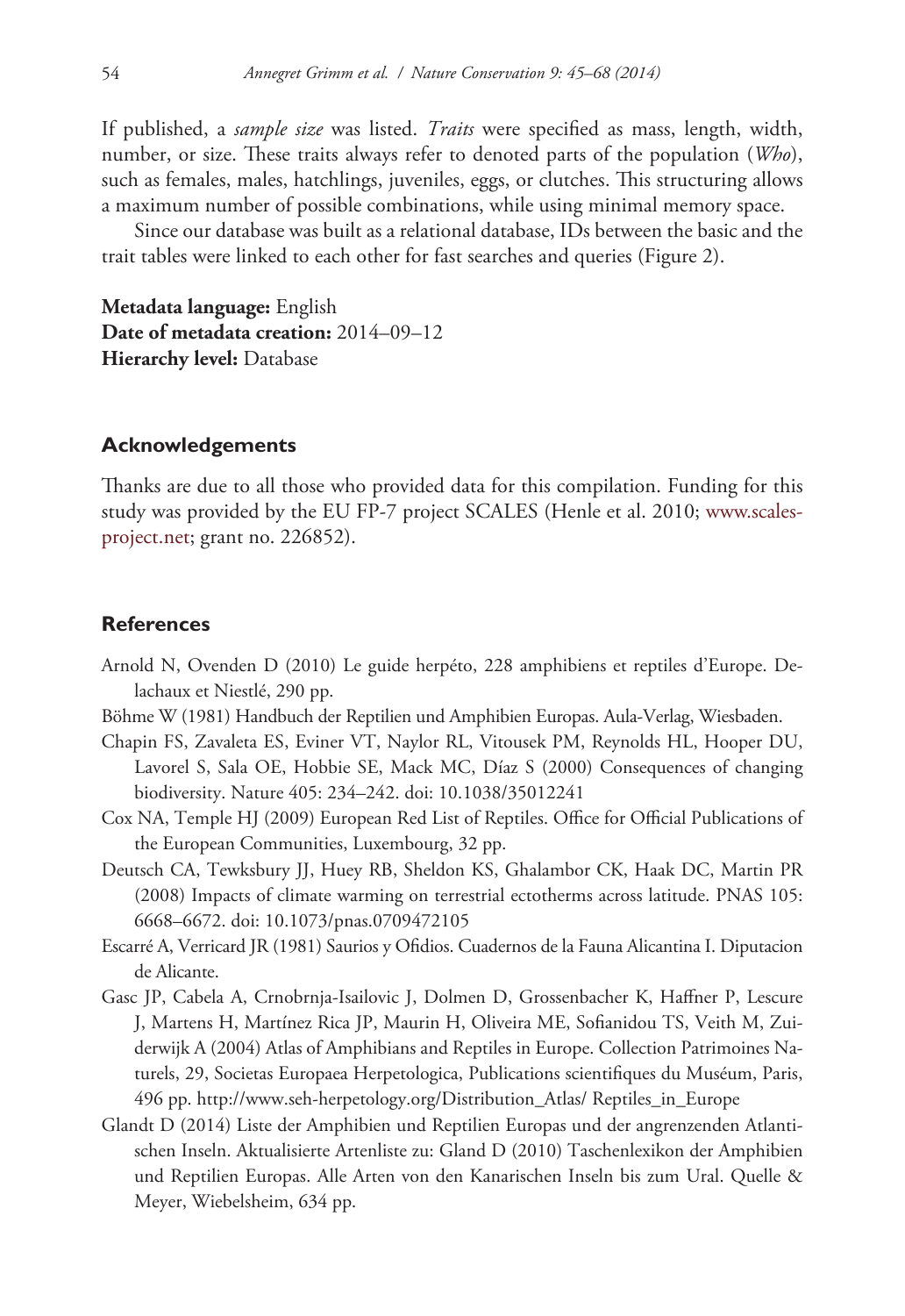- Henle K, Davies KF, Kleyer M, Margules C, Settele J (2004) Predictors of species sensitivity to fragmentation. In: Henle K, Lindenmayer DB, Margules CR, Saunders DA, Wissel C (Eds) Species Survival in Fragmented Landscapes: Where to from now? Special Issue Biodiversity Conservation 13: 207–251.
- Henle K, Kunin W, Schweiger O, Schmeller DS, Grobelnik V, Matsinos Y, Pantis J, Penev L, Potts SG, Ring I, Similä J, Tzanopoulos J, van den Hove S, Baguette M, Clobert J, Excoffier L, Framstad E, Grodinska-Jurczak M, Lengyel S, Marty P, Moilanen A, Porcher E, Storch D, Steffan-Dewenter I, Sykes MT, Zobel M, Settele J (2010) Securing the conservation of biodiversity across administrative levels and spatial, temporal, and ecological scales. GAIA 19(3): 187–193.
- Ilg C, Foeckler F, Deichner O, Henle K (2012) Hydrological gradient and species traits explain gastropod diversity in floodplain grasslands. River Research and Applications 28: 1620–1629. [doi: 10.1002/rra.1552](http://dx.doi.org/10.1002/rra.1552)
- Kahl T, Bauhus J (2014) An index of forest management intensity based on assessment of harvested tree volume, tree species composition and dead wood origin. Nature Conservation 8: 15–27. [doi: 10.3897/natureconservation.7.7281](http://dx.doi.org/10.3897/natureconservation.7.7281)
- Kearney M, Porter W (2009) Mechanistic niche modelling: combining physiological and spatial data to predict species' ranges. Ecology Letters 12: 334–350. [doi: 10.1111/j.1461-](http://dx.doi.org/10.1111/j.1461-0248.2008.01277.x) [0248.2008.01277.x](http://dx.doi.org/10.1111/j.1461-0248.2008.01277.x)
- Keil P, Schweiger O, Kühn I, Kunin WE, Kuussaari M, Settele J, Henle K, Brotons L, Pe'er G, Lengyel S, Moustakas A, Steinicke H and Storch D (2012) Patterns of beta diversity in Europe: the role of climate, land cover and distance across scales. Journal of Biogeography 39: 1473–1486. [doi: 10.1111/j.1365-2699.2012.02701.x](http://dx.doi.org/10.1111/j.1365-2699.2012.02701.x)
- Kleyer M (1999) Distribution of plant functional types along gradients of disturbance intensity and resource supply in an agricultural landscape. Journal of Vegetation Science 10: 697–708. [doi: 10.2307/3237084](http://dx.doi.org/10.2307/3237084)
- Kuussaari M, Heliölä J, Pöyry J, Saarinen K (2007) Contrasting trends in butterfly species preferring semi-natural grasslands, field margins and forest edges in northern Europe. Journal of Insect Conservation 11: 351–366. [doi: 10.1007/s10841-006-9052-7](http://dx.doi.org/10.1007/s10841-006-9052-7)
- Mayer W (2013) Kommentierte Lacertiden-Liste für Europa, Afrika, den Nahen Osten inklusive der Arabischen Halbinsel und Asien. L@CERTIDAE 2013: 81–141.
- Mertens R, Wermuth H (1960) Die Amphibien und Reptilien Europas (Dritte Liste nach dem Stand vom 1.1.1960). Kramer, Frankfurt, 264 pp.
- Novosolov M, Raia P, Meiri S (2013) The island syndrome in lizards. Global Ecology and Biogeography 22: 184–191.
- Pe'er G, Tsianou MA, Franz KW, Matsinos GY, Mazaris AD, Storch D, Kopsova L, Verboom J, Baguette M, Stevens VM, Henle K (2014) Toward better application of Minimum Area Requirements in conservation planning. Biological Conservation 170: 92–102. [doi:](http://dx.doi.org/10.1016/j.biocon.2013.12.011) [10.1016/j.biocon.2013.12.011](http://dx.doi.org/10.1016/j.biocon.2013.12.011)
- Pütz S, Groeneveld J, Henle K, Knogge C, Martensen AC, Metz M, Metzger JP, Ribeiro MC, de Paula MD, Huth A (2014) Long-term carbon loss in fragmented neotropical forests. Nature Communications 5, article 5037.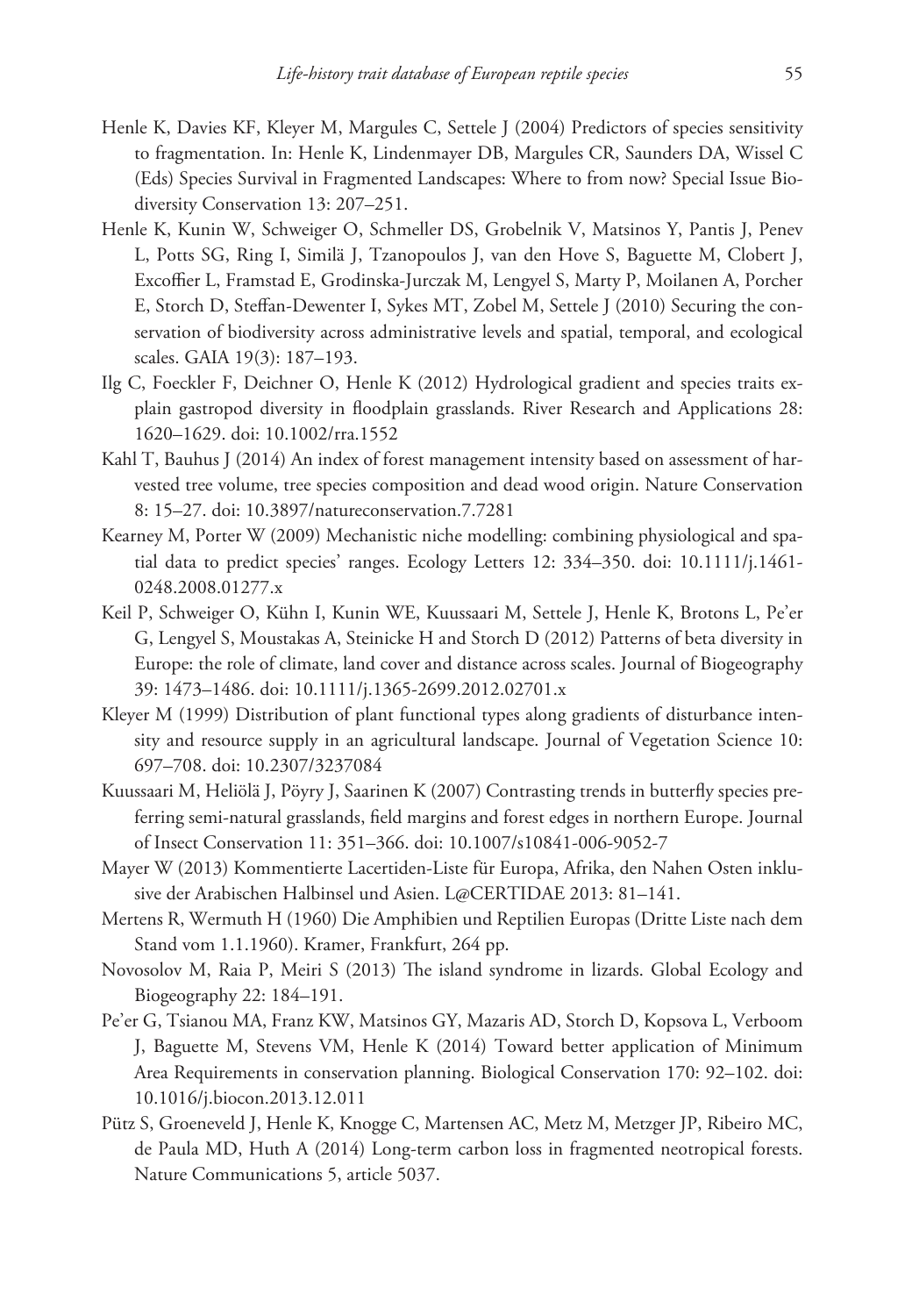- Salvador A, Marco A (2009) Enciclopedia Virtual de los Vertebrados Españoles. Museo Nacional de Ciencias Naturales, Madrid.
- Schulte U, Hochkirch A, Lötters S, Rödder D, Schweiger S, Weimann T, Veith M (2012) Cryptic niche conservatism among evolutionary lineages of an invasive lizard. Global Ecology and Biogeography 21: 198–211. [doi: 10.1111/j.1466-8238.2011.00665.x](http://dx.doi.org/10.1111/j.1466-8238.2011.00665.x)
- Sillero N, Campos J, Bonardi A, Corti C, Creemers R, Crochet P-A, Isailović JC, Denoël M, Ficetola GF, Gonçalves J, Kuzmin S, Lymberakis P, de Pous P, Rodríguez A, Sindaco R, Speybroeck J, Toxopeus B, Vieites DR, Vences M (2014) Updated distribution and biogeography of amphibians and reptiles of Europe. Amphibia-Reptilia 35: 1–31. [doi:](http://dx.doi.org/10.1163/15685381-00002935) [10.1163/15685381-00002935](http://dx.doi.org/10.1163/15685381-00002935)
- Sindaco R, Jeremčenko VK (2008) The reptiles of the western Palearctic. 1. Annotated checklist and distributional atlas of the turtles, crocodiles, amphisbaenians and lizards of Europe, North Africa, Middle East and Central Asia. Edizioni Belvedere, Latina, 580 pp.
- Sinervo B, Méndez-de-la-Cruz F, Miles DB, Heulin B, Bastiaans E, Cruz MV-S, Lara-Resendiz R, Martínez-Méndez N, Calderón-Espinosa ML, Meza-Lázaro RN, Gadsden H, Avila LJ, Morando M, De la Riva IJ, Sepulveda PV, Rocha CFD, Ibargüengoytía N, Puntriano CA, Massot M, Lepetz V, Oksanen TA, Chapple DG, Bauer AM, Branch WR, Clobert J, Sites Jr. JW (2010) Erosion of lizard diversity by climate change and altered thermal niches. Science 328: 894–899. [doi: 10.1126/science.1184695](http://dx.doi.org/10.1126/science.1184695)
- Speybroeck J, Beukema W, Crochet P-A (2010) A tentative species list of the European herpetofauna (Amphibia and Reptilia) – an update. Zootaxa 2492: 1–27.
- Stevens VM, Turlure C, Baguette M (2010) A meta-analysis of dispersal in butterflies. Biological Reviews 83: 625–642.
- Stevens VM, Trochet A, Blanchet S, Moulherat S, Clobert J, Baguette M (2013) Dispersal syndroms and the use of life-histories to predict dispersal. Evolutionary Applications 6: 630–642. [doi: 10.1111/eva.12049](http://dx.doi.org/10.1111/eva.12049)
- Uetz P, Hošek J (2014) The Reptile Database;<http://www.reptile-database.org>, accessed Aug 7, 2014.

#### **References used for the compilation of data in the database.**

- Aleksic I, Ljubisavljevic K (2001) Reproductive cycle in the common wall lizards (*Podarcis muralis*) from Belgrade. Archives of Biological Science Belgrade 2000: 73–81.
- Amat F, Lloente GA, Carretero MA (2000) Reproductive cycle of the sand lizard (*Lacerta agilis*) in its southwestern range. Amphibia-Reptilia 21: 463–476. [doi: 10.1163/156853](http://dx.doi.org/10.1163/156853%C2%AD800300059340) [800300059340](http://dx.doi.org/10.1163/156853%C2%AD800300059340)
- Arakelyan M (2002) The study of age, growth, and longevity in the triploid hybrids of rock lizards of the genus *Darevskia* in Armenia. Russian Journal of Herpetology 9: 63–68.
- Arnold N, Ovenden D (2010) Le guide herpéto, 228 amphibiens et reptiles d'Europe. Delachaux et Niestlé.
- Arntzen JW, Sa-Sousa P (2007) Morphological and genetical differentiation of lizards (*Podarcis bocagei* and *Podarcis hispanica*) in the Ria de Arosa Archipelago (Galicia, Spain) resulting from vicariance and ocassional dispersal. In: Renema W (Ed.) Biogeography, Time and Place: Distributions, Barriers and Islands. Springer Verlag, 365–401.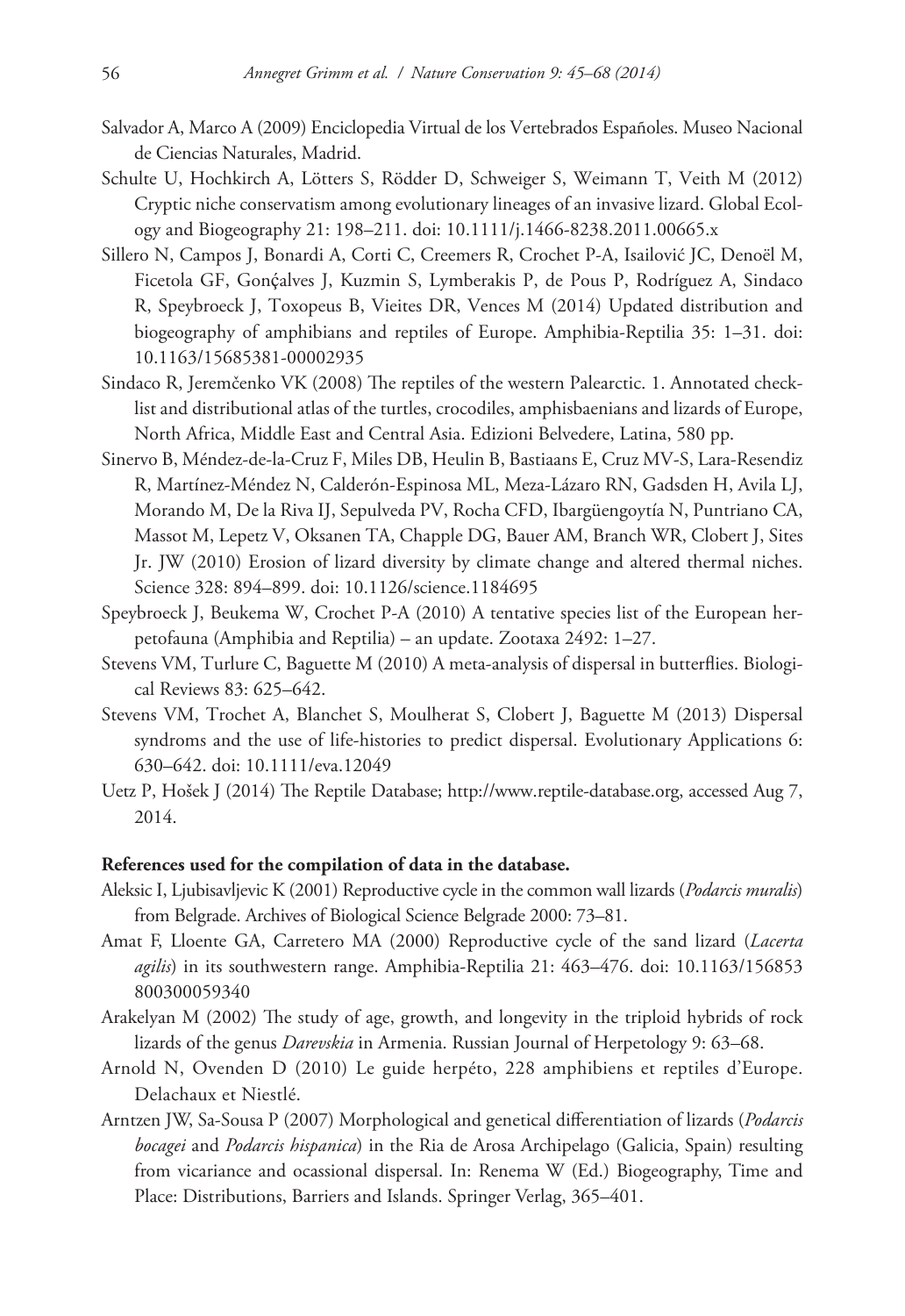- Arribas, OJ (1994) Diagnosis and redescription of *Lacerta bonnali* (Lantz, 1927). Bolletino del Museo Regionale di Scienze Naturali (Torino) 12: 357–366.
- Arribas OJ (1996) Taxonomic revision of the Iberian 'Archaeolacertae' I.: A new interpretation of the geographical variation of *'Lacerta' monticola* Boulenger, 1905 and *'Lacerta' cyreni* Müller & Hellmich, 1937. Herpetozoa 9: 31–56.
- Arribas OJ (2004) Characteristics of the reproductive biology of *Iberolacerta aurelioi* (Arribas, 1994) (Squamata: Sauria: Lacertidae). Herpetozoa 17: 3–18.
- Arribas OJ (2009) Lagartija pirenaica- *Iberolacerta bonnali*. In: Salvador, A, Marco, A (Eds) Enciclopedia Virtual de los Vertebrados Españoles. Museo Nacional de Ciencias Naturales Madrid.
- Arribas OJ (2010) Activity, microhabitat selection and thermal behavior of the Pyrenean rock lizards *Iberolacerta aranica* (Arribas, 1993), *I. aurelioi* (Arribas, 1994) and *I. bonnali* (Lantz, 1927). Herpetozoa 23: 3–23.
- Arribas OJ, Galán P (2005) Reproductive characteristics of the Pyrenean high-mountain lizards: *Iberolacerta aranica* (Arribas, 1993), *I. aurelioi* (Arribas, 1994) and *I. bonnali* (Lantz, 1927). Animal Biology 55: 163–190. [doi: 10.1163/1570756053993505](http://dx.doi.org/10.1163/1570756053993505)
- Barbault R, Mou Y-P (1988) Population dynamics of the common wall lizard, *Podarcis muralis*, in Southwestern France. Herpetologica 44: 38–47.
- Bauwens D, Diaz-Uriarte R (1997) Covariation of life-history traits in lacertid lizards: A comparative study. The American Naturalist 149: 91–111. [doi: 10.1086/285980](http://dx.doi.org/10.1086/285980)
- Bauwens D, Verheyen RF (1985) The timing of reproduction in the lizard *Lacerta vivipara*. Differences between individual females. Journal of Herpetology 19: 353–364. [doi:](http://dx.doi.org/10.2307/1564263) [10.2307/1564263](http://dx.doi.org/10.2307/1564263)
- Bauwens D, Verheyen RF (1987) Variation of reproductive traits in a population of the lizard *Lacerta vivipara*. Holoarctic Ecology 10: 120–127.
- Bender C, Hildebrandt H, Schmidt-Loske K, Grimm V, Wissel C, Henle K (1996) Consolidation of vineyards, mitigations, and survival of the common wall lizard (*Podarcis muralis*) in isolated habitat fragments. In: Settele J, Margules CR, Poschold P, Henle K (Eds) Species Survival in Fragmented Landscapes. Kluwer, Dordrecht, 248–261. [doi: 10.1007/978-94-009-0343-2\\_30](http://dx.doi.org/10.1007/978-94-009-0343-2_30)
- Bergman J (1989) Neues über *Podarcis taurica* (Pallas, 1989) in der asiatischen Turkei. Salamandra 26: 85–86.
- Berglind SA (2000) Demography and management of relict sand lizard *Lacerta agilis* populations on the edge of extinction. Ecological Bulletins 48: 123–142.
- Blanke I (2010) Die Zauneidechse: zwischen Licht und Schatten. Beiheft der Zeitschrift für Feldherpetologie 7: 1–176.
- Böhme W (1981) Handbuch der Reptilien und Amphibien Europas. Band 1. Echsen (Sauria) I. Aula-Verlag, Wiesbaden.
- Böhme W (1984) Handbuch der Reptilien und Amphibien Europas. Band 2/I. Echsen (Sauria) II (Lacerta). Aula-Verlag, Wiesbaden.
- Böhme W (1986) Handbuch der Reptilien und Amphibien Europas. Band 2/II. Echsen (Sauria) III (Podarcis). Aula-Verlag, Wiesbaden.
- Böhme W (1995) Handbuch der Reptilien und Amphibien Europas. Band 3/1. Schlangen (Serpentes) I (Typhlopidae, Boidae, Colubridae 1). Aula-Verlag, Wiesbaden.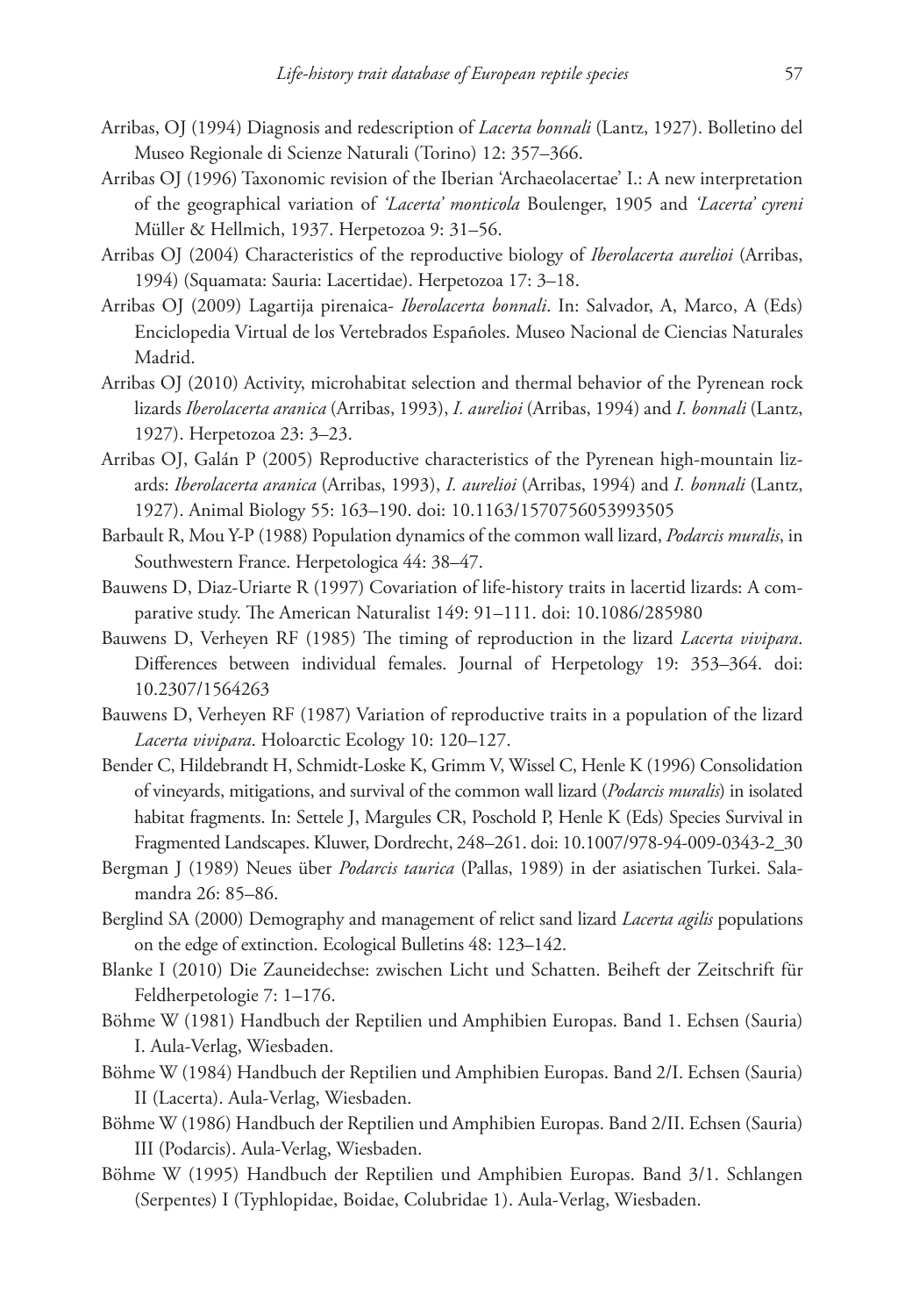- Böhme W (1999) Handbuch der Reptilien und Amphibien Europas. Band 3/2A. Schlangen (Serpentes) II (Colubridae 2 (Boidinae, Natricinae)). Aula-Verlag, Wiesbaden.
- Böhme W, Fritz U (2001) Handbuch der Reptilien und Amphibien Europas. Band 3/3A. Schildkröten (Testudines) I (Bataguridae, Testudinidae, Emydidae). Aula-Verlag, Wiesbaden.
- Böhme W, Fritz U (2005) Handbuch der Reptilien und Amphibien Europas. Band 3/3B. Schildkröten (Testudines) II (Cheloniidae, Dermochelyidae, Fossile Schildkröten Europas). Aula-Verlag, Wiesbaden.
- Böhme W, Joger U, Stümpel N (2005) Handbuch der Reptilien und Amphibien Europas. Band 3/2B. Schlangen (Serpentes) III (Viperidae). Aula-Verlag, Wiesbaden.
- Braña F (1996) Sexual dimorphism in lacertid lizards: Male head increase vs female abdomen increase? Oikos 75: 511–523. [doi: 10.2307/3545893](http://dx.doi.org/10.2307/3545893)
- Braña F, Arrayago MJ, Bea A, Barahona A (1990) Ciclo reproductor y de cuerpos grasos en los machos de *Lacerta monticola cantabrica*. Comparacion entre dos poblaciones situadas a diferente altitud. Amphibia-Reptilia 11: 41–52. [doi: 10.1163/156853890X00302](http://dx.doi.org/10.1163/156853890X00302)
- Braña F, Bea A, Arrayago MJ (1991) Egg retention in lacertid lizards: Relationships with reproductive ecology and the evolution of viviparity. Herpetologica 47: 218–226.
- Braña F, Gonzalez F, Barahona A (1992) Relationship between ovarian and fat body weights during votellogenesis for three species of lacertid lizards. Journal of Herpetology 26: 515–518. [doi: 10.2307/1565137](http://dx.doi.org/10.2307/1565137)
- Braña F, Ji X (2000) Influence of incubation temperature on morphology, locomotor performance, and early growth of hatchling wall lizards (*Podarcis muralis*). Journal of Experimental Zoology 286: 422–433. [doi: 10.1002/\(SICI\)1097-010X\(20000301\)286:4<422::AID-](http://dx.doi.org/10.1002/(SICI)1097-010X(20000301)286:4%3C422::AID-JEZ10%3E3.0.CO;2-D)[JEZ10>3.0.CO;2-D](http://dx.doi.org/10.1002/(SICI)1097-010X(20000301)286:4%3C422::AID-JEZ10%3E3.0.CO;2-D)
- Bressi N (2004) *Algyroides nigropunctatus nigropunctatus* in Italy: notes on ecology, habitat selection and conservation (Reptilia, Lacertidae). Italian Journal of Zoology 71: 113–116. [doi: 10.1080/11250003.2004.9525546](http://dx.doi.org/10.1080/11250003.2004.9525546)
- Busack SD (1986) Taxonomic implications of biochemical and morphological differentiation in spanish and moroccan populations of the three-toed skinks, *Chalcides chalcides* (Lacertilia, Scincidae). Herpetologica 42: 230–236.
- Busack SD, Klostermann LL (1987) Reproduction in a Spanish population of *Acanthodactylus erythrurus*. Annals of Carnegie Museum 56: 97–102.
- Caetano MH, Castanet J, Crespo EG (1986) Estimation a l'aide de la squelettochronologie de l'age de *Podarcis hispanica*, (Steindachner, 1870). Sauria, Lacertidae provenant de'une population portugaise. Revue suisse Zoology 93: 117–127.
- Carretero MA (1994) Algunes dades morfometriques de *Psammodromus hispanicus* al Prat de Llobregat. Spartina 1: 13–19.
- Carretero MA, Llorente GA (1991) Reproducción de *Psammodromus hispanicus* en una arenal costero del nordeste ibérico. Amphibia-Reptilia 12: 395–408. [doi:](http://dx.doi.org/10.1163/156853891X00040) [10.1163/156853891X00040](http://dx.doi.org/10.1163/156853891X00040)
- Carretero MA, Llorente GA (1995) Reproduction of *Acanthodactylus erythrurus* in its nothern boundary. Russian Journal of Herpetology 2: 10–17.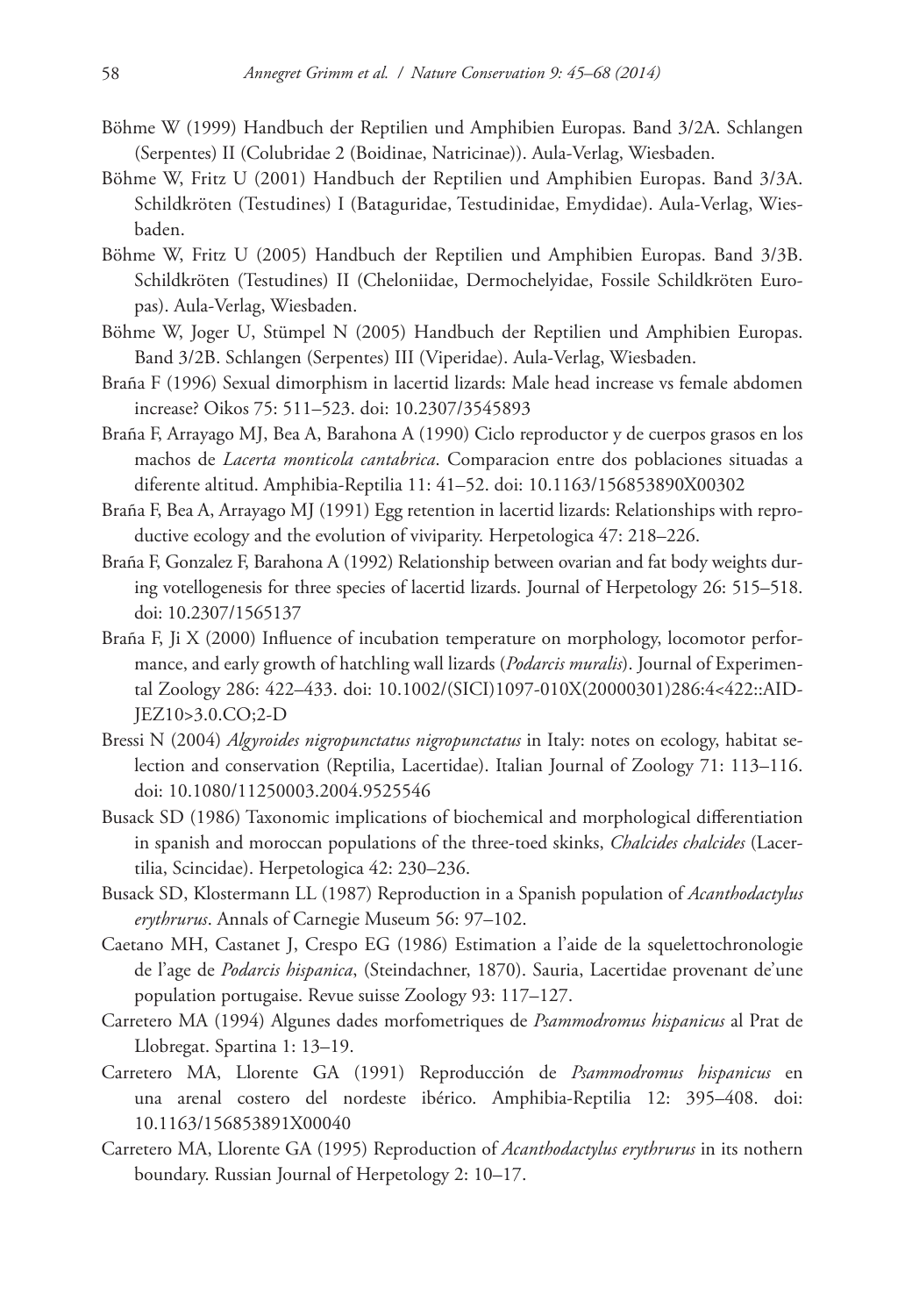- Carretero MA, Llorente GA, Santos X (1995) Características reproductoras de una población introducida de *Podarcis pityusensis*. Revista Espanola de Herpetologica 1995: 93–102.
- Castilla AM, Barbadillo LJ, Bauwens D (1992) Annual variation in reproductive traits in the lizard *Acanthodactylus erythrurus*. Canadian Journal of Zoology 70: 395–402. [doi: 10.1139/](http://dx.doi.org/10.1139/z92-059) [z92-059](http://dx.doi.org/10.1139/z92-059)
- Castilla AM, Bauwens D (2000) Reproductive characteristics of the island lacertid lizard *Podarcis lilfordi*. Journal of Herpetology 34: 390–396. [doi: 10.2307/1565362](http://dx.doi.org/10.2307/1565362)
- Chondropoulos BP, Lykakis J (1983) Ecology of the Balkan wall lizard, *Podarcis taurica ionica* (Sauria:Lacertidae) from Greece. Copeia 1983(4): 991–1001. [doi: 10.2307/1445101](http://dx.doi.org/10.2307/1445101)
- Cirer AM (1980) Descripció de deus subspécies noves de *Podarcis pityusensis*. Bulletin of the Institució Catalana d'Història Natural 45: 121–126.
- Corti C, Lo Cascia P (2002) The Lizards of Italy and Adjacent Areas. Chimaira, Frankfurt/Main.
- Crnobrnja-Isailovic J, Aleksic I (2004) Clutch size in two Central Balkan populations of European common lizard *Lacerta vivipara*. Biota 5: 5–10.
- Cuadrado M, Loman J (1999) The effect of age and size on reproductive timing in female *Chamaeleo chamaeleon*. Journal of Herpetology 33: 6–11. [doi: 10.2307/1565536](http://dx.doi.org/10.2307/1565536)
- Darevsky IS (1966) Natural parthenogenesis in a polymorphic group of Caucasian rock lizards related to *Lacerta saxicola* Eversmann. Journal of the Ohio Herpetological Society 5: 115–152. [doi: 10.2307/1562588](http://dx.doi.org/10.2307/1562588)
- Darevsky IS (1978) Rock Lizards of the Caucasus. Smithonian Institution and National Science Foundation & Indian National Scientific Documentation, Washington & New Dehli.
- Dexel R (1986) Zur Ökologie der Mauereidechse *Podarcis muralis* (Laurenti, 1768) (Sauria: Lacertidae) an ihrer nördlichen Arealgrenze 1. Salamandra 22: 259–271.
- Diaz JA, Iareta P, Verdu-Ricoy J (2012) Intraspecific variation of reproductive traits in a Mediterranean lizard: Clutch, population, and lineage effects. Evolutionary Biology 39: 106–115. [doi: 10.1007/s11692-011-9144-5](http://dx.doi.org/10.1007/s11692-011-9144-5)
- Eckstut ME, Lemons ER, Server DM (2009) Annual dynamics of sperm production and storage in the Mediterranean gecko, *Hemidactylus turcius*, in the southeastern United States. Amphibia-Reptilia 30: 45–56. [doi: 10.1163/156853809787392649](http://dx.doi.org/10.1163/156853809787392649)
- Eikhorst W, Eikhorst R, Rykena S (1979) Beobachtungen an der spanischen Kieleidechse, *Algyroides marchi* Valverde. Salamandra 15: 254–263.
- Elbing K (2001) Die Smaragdeidechsen: zwei (un)gleiche Schwestern. Beiheft zur Zeitschrift für Feldherpetologie 3: 1–143.
- Escarré A, Verricard JR (1981) Sarios y Ofidios. In: Cuadernos de la Fauna Alicantina I. Diputacion de Alicante.
- Flatt T, Dummermuth S (1993) Zur Kenntnis der Aspis- oder Juraviper *Vipera aspis aspis* (L., 1758) im Kanton Solothurn. Mitteilungen der Naturforschenden Gesellschaft Kanton Solothurn 36: 75–102.
- Frankenberg E (1978) Interspecific and seasonal variation of daily activity in gekkonid lizards (Reptilia, Lacertilia). Journal of Herpetology 12: 505–519. [doi: 10.2307/1563356](http://dx.doi.org/10.2307/1563356)
- Franzen M, Bussmann M, Kordges T (2008) Die Amphibien und Reptilien der Südwest-Türkei. Beiheft der Zeitschrift für Feldherpetologie 14: 1–328.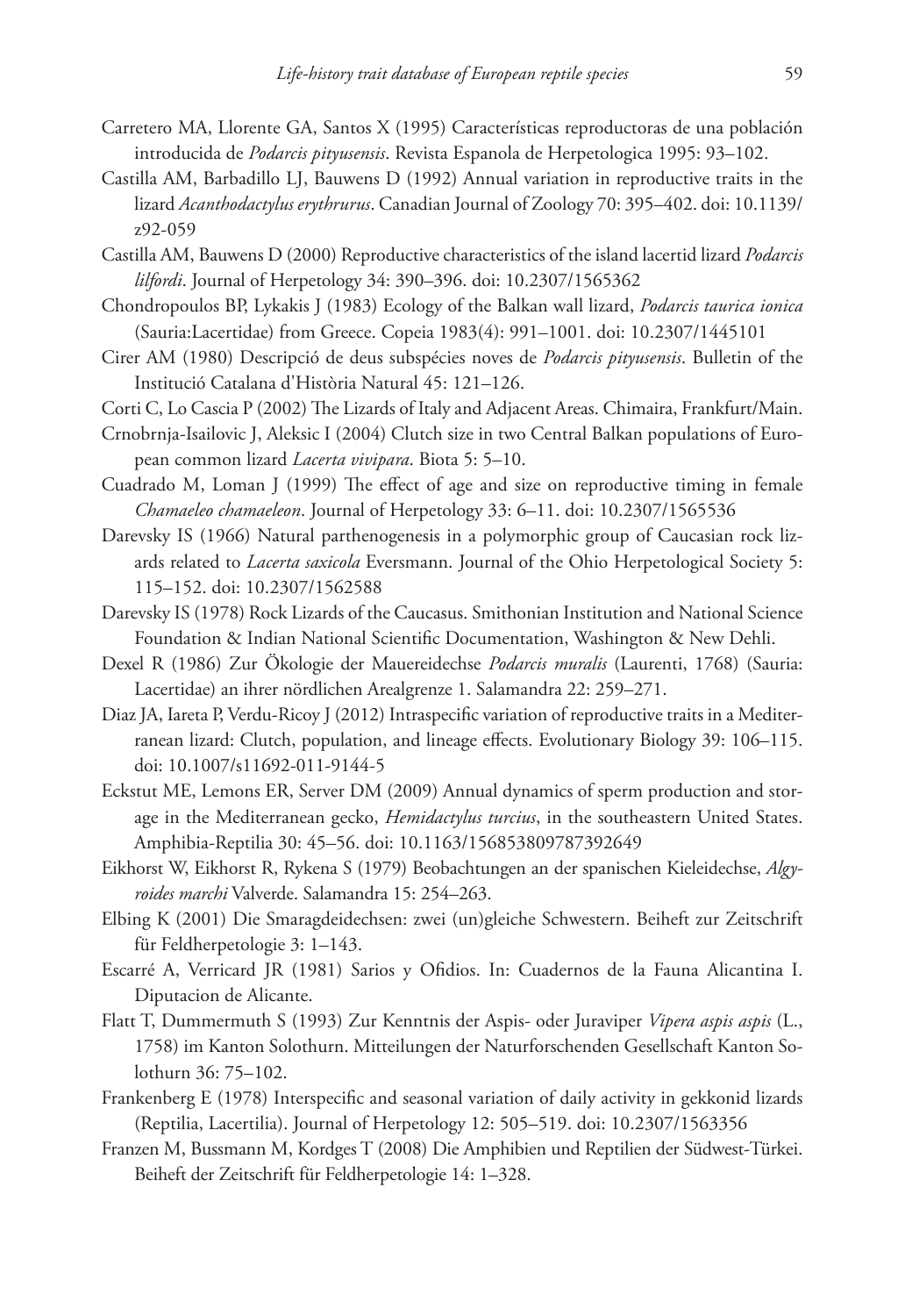- Freundt R (2012) Drittgelege-Nachweis und weitere Beobachtungen an einer individuenreichen Population der Zauneidechse (*Lacerta agilis*) im Niederrheinischen Tiefland (NRW). Zeitschrift für Feldherpetology 19: 175–184.
- Gabriot M, Lopéz P, Martin J (2012) Interpopulational variation in chemosensory responses to selected steroids from femoral secretions of male lizards, *Podarcis hispanica*, mirrors population differences in chemical signs. Chemoecology 22: 65–73. [doi: 10.1007/s00049-011-](http://dx.doi.org/10.1007/s00049-011-0100-8) [0100-8](http://dx.doi.org/10.1007/s00049-011-0100-8)
- Galán P (1984) Estudio sobre la biometria, diseno y coloracion de *Lacerta schreiberi*, Bedriaga, 1978. (Sauria, Lacertidae). Alytes 2: 25–54.
- Galán P (1996) Reproductive and fat body cycles of the lacertid lizard *Podarcis bocagei*. Herpetological Journal 6: 20–25.
- Galán P (1997) Reproductive ecology of the lacertid lizard *Podards bocagei*. Ecography 20: 197–209. [doi: 10.1111/j.1600-0587.1997.tb00362.x](http://dx.doi.org/10.1111/j.1600-0587.1997.tb00362.x)
- Galán P (1999) Demography and population dynamics of the lacertid lizard *Podarcis bocagei*  in north-west Spain. Journal of Zoology London 249: 203–218. [doi: 10.1111/j.1469-](http://dx.doi.org/10.1111/j.1469-7998.1999.tb00759.x) [7998.1999.tb00759.x](http://dx.doi.org/10.1111/j.1469-7998.1999.tb00759.x)
- Galán P (2003a) Female reproductive characteristics of the viviparous skink *Chalcides bedriagai pistaciae* (Reptilia, Squamata, Scincidae) from an Atlantic beach in north-west Spain. Amphibia-Reptilia 24: 79–85.
- Galán P (2003b) Reproductive characteristics of an insular population of the lizard *Podarcis hispanica* from northwest Spain (Cies Islands, Galicia). Copeia 2003: 657–665. [doi: 10.1643/](http://dx.doi.org/10.1643/CH-02-235R1) [CH-02-235R1](http://dx.doi.org/10.1643/CH-02-235R1)
- Galán P (2004) Structure of a population of the lizard *Podarcis bocagei* in Northwest Spain: variations in age distribution, size distribution and sex ratio. Animal Biology 54: 57–75. [doi: 10.1163/157075604323010051](http://dx.doi.org/10.1163/157075604323010051)
- Galán P (2007) Datos sobre el crecimiento, madurez y dimorfismo sexual en una población natural de lución (*Anguis fragilis*) en el Noroeste de la Península Ibérica. Munibe 25: 164–169.
- Galán P (2008a) Efecto de la planta invasora *Carpobrotus edulis* sobre la densidad del eslizón tridáctilo (*Chalcides striatus*) en una localidad costera de Galicia. Boletín de la Asociación Herpetológica Española 19: 117–121.
- Galán P (2008b) Ontogenetic and sexual variation in the coloration of the lacertid lizards *Iberolacerta monticola* and *Podarcis bocagei*. Do the females prefer the greener males? Animal Biology 58: 173–198. [doi: 10.1163/157075608X328026](http://dx.doi.org/10.1163/157075608X328026)
- Galán P (2009) Ecología de la reproducción de los saurios ibéricos. Boletin de la Asociacion Herpetologica Española 20: 1–34.
- Galán P, Vila M, Remon N (2007) Caracterizacion de las poblaciones de *Iberolacerta monticola* en el Noroeste iberico mediante la combinacion de datos morfologicos, ecologicos y geneticos. Munibe (Suplemento/gehigarria) 25: 34–43.
- Gil MJ, Guerrero F, Pérez-Mellado V (1994) Clutch size and reproductive frequency of *Blanus cinereus* in central Spain. Acta Biologica Cracoviensia 36: 37–40.
- Glandt D (2001) Die Waldeidechse: unscheinbar anpassungsfähig erfolgreich. Beiheft der Zeitschrift für Feldherpetologie 2: 1–111.
- Gonzáles de la Vega F (1988) Anfibios y reptiles de la provincia de Huelva. Eds Ertisa Huelva.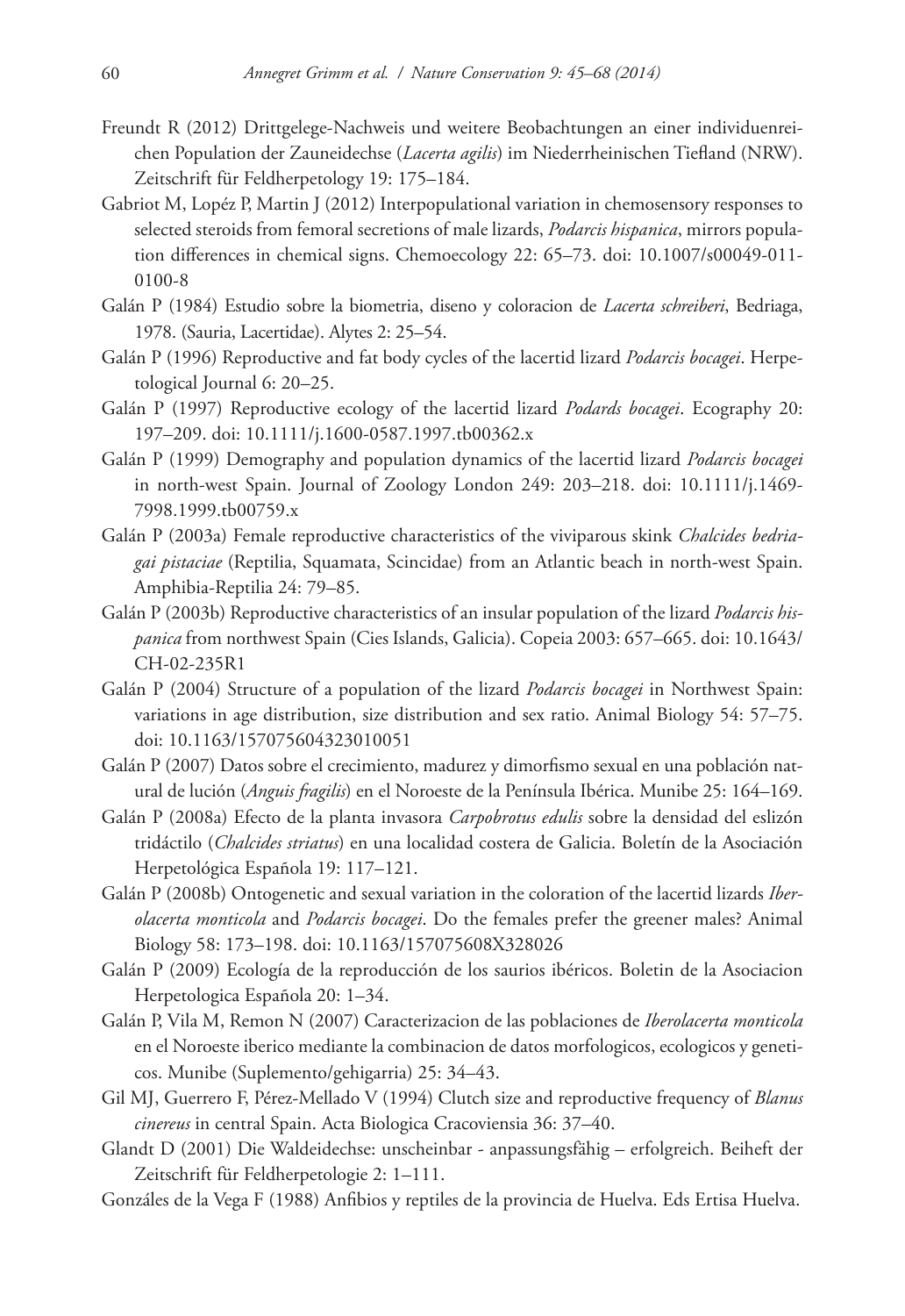- Guarino FM, Di Gui I, Sindaco R (2010) Age and growth of the sand lizards (*Lacerta agilis*) from a high Alpine population of north-western Italy. Acta Herpetologica 5: 23–29.
- Guillaume CP, Geniez P (1986) Descriptin d'une sous-espece de *Podarcis hispanica* (Sauria, Lacertidae): *Podarcis hispanica cebennensis*. Bulletin de la Société Herpétologique de France 39: 1–5.
- Günther R (1996) Waldeidechse *Lacerta vivipara* Jacquin, 1787. In: Günther R (Ed) Die Amphibien und Reptilien Deutschlands. Gustav Fischer, Jena.
- Gvozdik L (2000) Seasonal activity, sex ratio, and abundance in a population of *Lacerta agilis* Linneaus, 1758 from Czech Republic. Herpetozoa 13: 165–169.
- Hailey A, Rose CA, Puldorf E (1987) Food consumption, thermoregulation and ecology of the skink *Chalcides bedriagai*. Herpetological Journal 1: 144 – 153.
- Henle K (1988) Dynamics and ecology of three Yugoslavian populations of the Italian wall lizard (*Podarcis sicula campestris* De Betta) (Reptilia: Lacertidae). Zoologischer Anzeiger 220: 33–48.
- Heulin B (1985) Maturité sexuelle et âge à la première reproduction dans une population de plaine de *Lacerta vivipara*. Canadian Journal of Zoology 63: 1773–1777. [doi: 10.1139/z85-266](http://dx.doi.org/10.1139/z85-266)
- Heulin B, Osenegg K, Michel D (1994) Survie et incubation des ceufs dans deux populations ovipares de *Lacerta vivipara*. Amphibia-Reptilia 15: 199–219. [doi:](http://dx.doi.org/10.1163/15%C2%AD685%C2%AD3894X%C2%AD00308) [10.1163/156853894X00308](http://dx.doi.org/10.1163/15%C2%AD685%C2%AD3894X%C2%AD00308)
- Hofmann S (2004) Populationsbiologischen Untersuchungen an der Waldeidechse, *Zootoca vivipara* (Jacquin, 1787) in Sachsen-Anhalt und West Sachsen. Dissertation Martin-Luther-Universitat Halle-Wittenberg.
- Horvathova T, Balaz M, Jandzik D (2013) Reproduction and morphology of the common lizard (*Zootoca vivipara*) from montane populations in Slovakia. Zoological Science 30: 92–98. [doi: 10.2108/zsj.30.92](http://dx.doi.org/10.2108/zsj.30.92)
- Hraoui-Bloquet S, Sadek R, Sabeh MA (1999) The male sexual cycle of *Lacerta media* Lantz and Cyren in Mount Lebanon compared with that of *Lacerta laevis* Gray. Bulletin de la Société Herpétologique de France 92: 5–17.
- Ilgaz C, Baran I (2001) Reproduction biology of the marine turtle populations in Northern Karpaz (Cyprus) and Dalyan (Turkey). Zoology of the Middle East 24: 35–44. [doi:](http://dx.doi.org/10.1080/09397140.2001.10637884) [10.1080/09397140.2001.10637884](http://dx.doi.org/10.1080/09397140.2001.10637884)
- Ji X, Braña F (2000) Among clutch variation in reproductive output and egg size in the wall lizard (*Podarcis muralis*) from a low land population of Nothern Spain. Journal of Herpetology 34: 54–60. [doi: 10.2307/1565238](http://dx.doi.org/10.2307/1565238)
- Käsewieter D (2002) Ökologische Untersuchungen an der Schlingnatter (*Coronella austriaca*  Laurenti, 1768). Dissertation, University of Bayreuth.
- Klewen R (1988) Verbreitung, Ökologie und Schutz von *Lacerta agilis* im Ballungsraum Duisburg/Oberhausen. Mertensiella 1: 178–194.
- Lapini L, Richard J, Dall'Asta A (1993) Distribution and ecology of *Lacerta horvathi* Méhély, 1904 (Reptilia, Lacertidae) in north-eastern Italy. gortania – Atti Museo Friulano di Storia Naturale 14: 213–230.
- Lelievre H, Blouin-Demers G, Lourdais O (2011) Contrasted thermal preferences translate into divergences in habitat use and realized performance in two sympatric snakes. Journal of Zoology 284: 265–275. [doi: 10.1111/j.1469-7998.2011.00802.x](http://dx.doi.org/10.1111/j.1469-7998.2011.00802.x)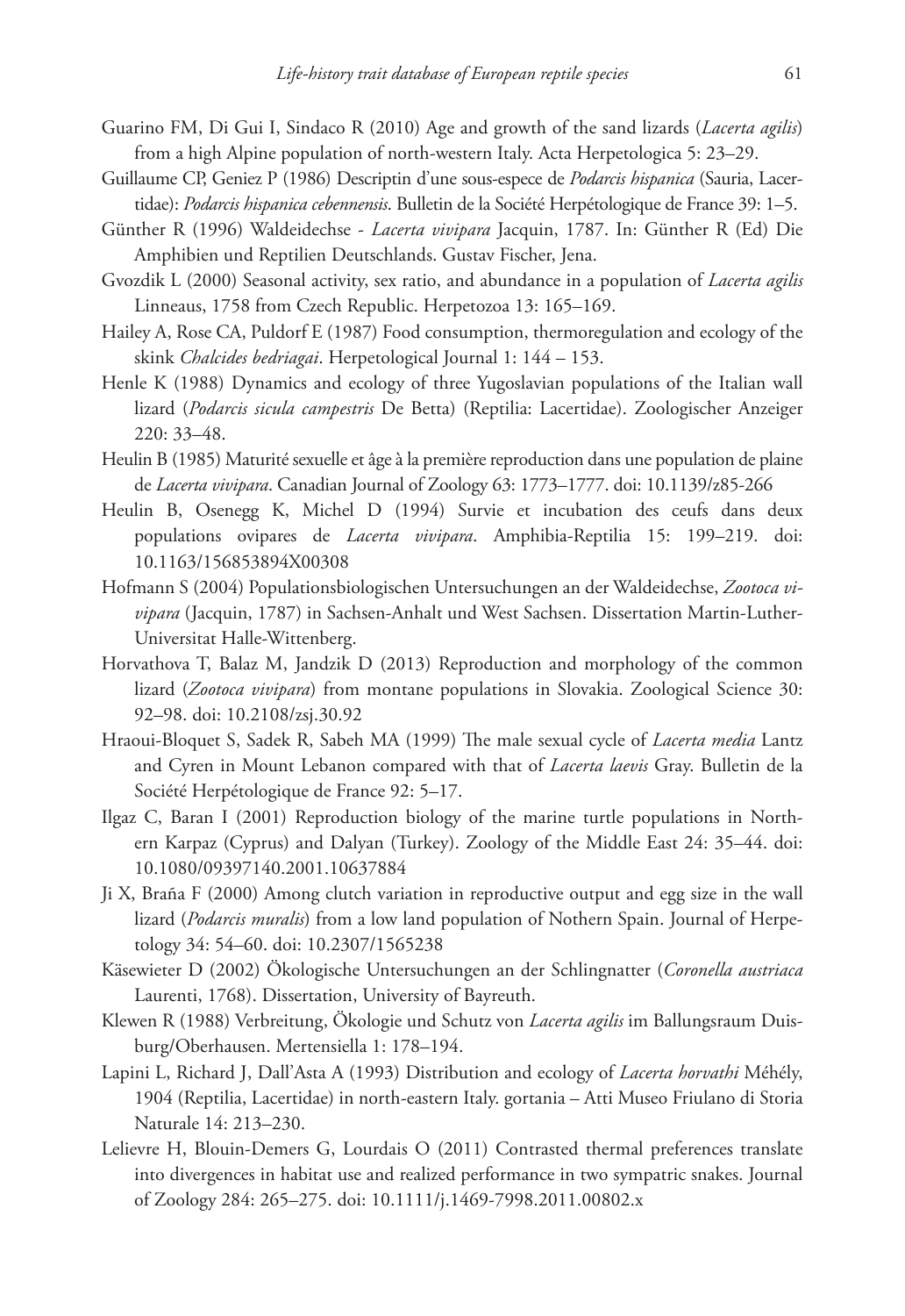- Locey KJ, Stone PA (2006) Factors affecting range expansion in the introduced Mediterranean gecko, *Hemidactylus turcicus*. Journal of Herpetology 40: 526–530. [doi:](http://dx.doi.org/10.1670/0022-1511(2006)40%5B526:FAREIT%5D2.0.CO;2) [10.1670/0022-1511\(2006\)40\[526:FAREIT\]2.0.CO;2](http://dx.doi.org/10.1670/0022-1511(2006)40%5B526:FAREIT%5D2.0.CO;2)
- Luís C, Rebelo R, Crespo EG (2004) Age structure in *Lacerta schreiberi* from Portugal. Amphibia-Reptilia 25: 336–343.
- Malkmus R (1982) Beitrag zur Verbreitung der Amphibien und Reptilien in Portugal. Salamandra 18: 218–299.
- Maragou P, Valakos ED, Chondropoulos BP (1997) Comparative ecology of two sympatric lizard species, *Lacerta graeca* and *Podarcis peloponnesiaca* endemic to Peloponnisos (Greece). In: Böhme W, Bischoff W, Ziegler T (Eds) Herpetologia Bonnensis. SEH, Bonn, 265–271.
- Maragou P, Chrondropoulos BP, Valakos ED (1999) Comparative data on reproduction in *Podarcis erhardii*, *Podarcis peloponnesiaca*, and *Podarcis taurica* (Reptilia, Sauria, Lacertidae). Israel Journal of Zoology 45: 487–496.
- Marco A, Pérez-Mellado V (1998) Influence of clutch date on egg and hatchling sizes in the annual clutch of *Lacerta schreiberi* (Sauria, Lacertidae). Copeia 1998(1): 145–150. [doi:](http://dx.doi.org/10.2307/1447710) [10.2307/1447710](http://dx.doi.org/10.2307/1447710)
- Marco A, Pérez-Mellado V, Gil-Costa MJ (1994) Reproductive strategy in a montane population of the lizard *Lacerta schreiberi* (Sauria: Lacertidae). Herpetological Journal 4: 49–55.
- Marco A, Diaz-Paniagua C, Hidalgo-Vila J (2004) Influence of egg aggregation and soil moisture on incubation of flexible-shelled lacertid lizard eggs. Canadian Journal of Zoology 82: 60. [doi: 10.1139/z03-209](http://dx.doi.org/10.1139/z03-209)
- Martin J (2009) Lagartija Serrana- *Iberolacerta monticola*. In: Salvador A, Marco A (Eds) Enciclopedia Virtual de los Vertebrados Españoles. Museo Nacional de Ciencias Naturales Madrid.
- Martin J, López P, Salvador A (1990) Field body temperatures of the amphisbaenid lizard *Blanus cinereus*. Amphibia-Reptilia 11: 87–96. [doi: 10.1163/156853890X00492](http://dx.doi.org/10.1163/156853890X00492)
- Martin J, Salvador A (1993) Tail loss reduces mating success in the Iberian rock-lizard, *Lacerta monticola*. Behavioural Ecology and Sociobiology 32: 185–189. [doi: 10.1007/BF00173776](http://dx.doi.org/10.1007/BF00173776)
- Martin J, Salvador A (1995a) Microhabitat selection by the Iberian rock lizard *Lacerta monticola*: Effects on density and spatial distribution of individuals. Biological Conservation 79: 303– 307. [doi: 10.1016/0006-3207\(95\)00110-7](http://dx.doi.org/10.1016/0006-3207(95)00110-7)
- Martin J, Salvador A (1995b) Effects of tail loss on activity patterns of rock-lizard, *Lacerta monticola*. Copeia 1995(4): 984–988. [doi: 10.2307/1447052](http://dx.doi.org/10.2307/1447052)
- Martínez-Rica JP (1974) Contribucion al estudio de la Biologia de los geconidos ibericos (Rept., Sauria). Publicaciones del Centro Pirenaico de Biologia Experimental. 5: 1–291.
- Martin-Vallejo J, Garcias-Fernandez J, Pérez-Mellado V (1995) Habitat selection and thermal ecology of the sympatric lizards *Podarcis muralis* and *Podarcis hispanica* in a mountain region of central Spain. Herpetological Journal 5: 181–188.
- Meeske, M (2006) Die Europäische Sumpfschildkröte am nördlichen Rand ihrer Verbreitung in Litauen. Beiheft der Zeitschrift für Feldherpetologie 11: 1–160.
- Mitchell JC, Pague, CA (1990) Body size, reproductive variation, and growth in the slider turtle at the northeastern edge of its range. In Gibbons JW (Ed) Life History and Ecology of the Slider Turtle. Smithonian Inst. Press, Washington, 146–151.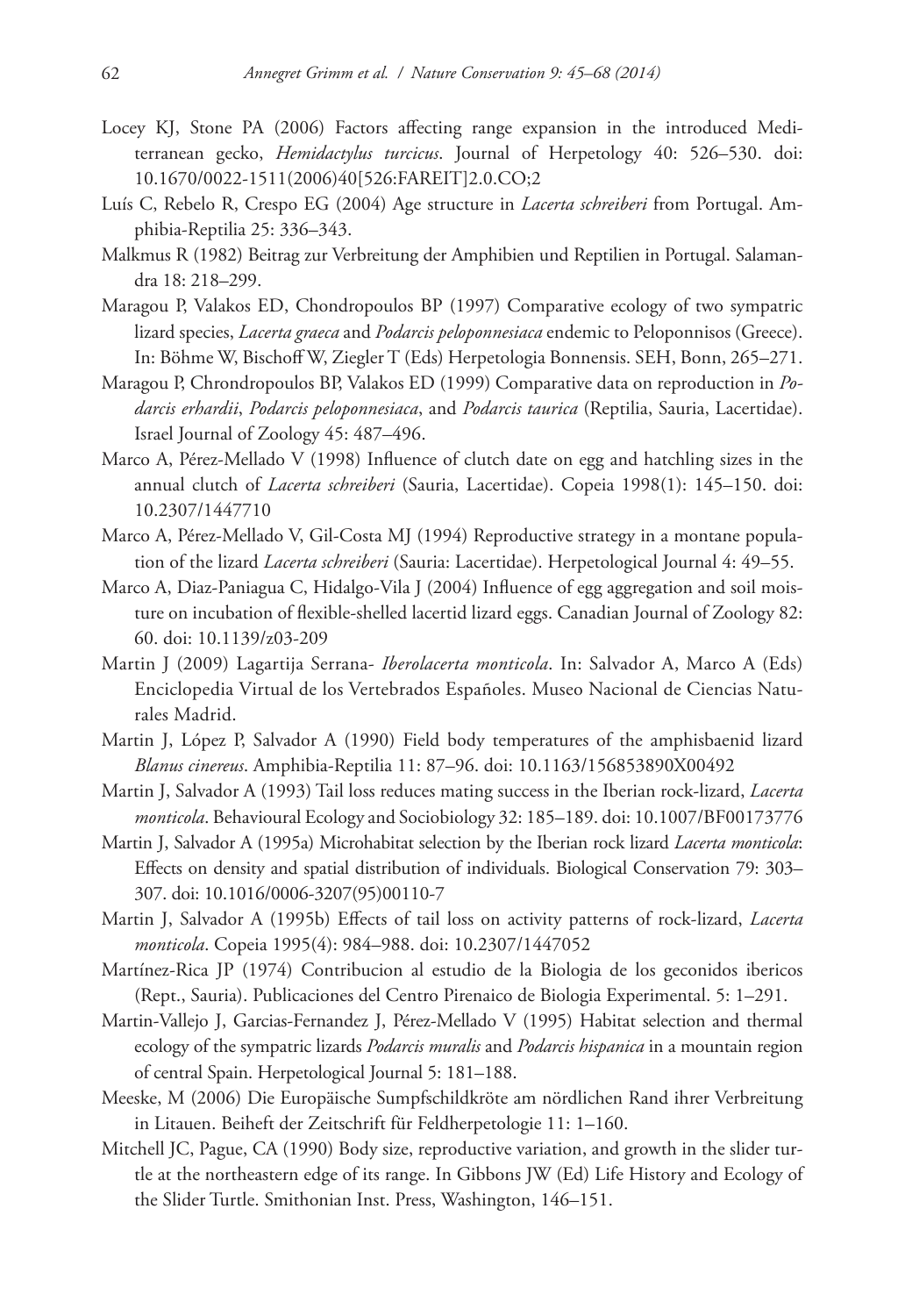- Mole S (2008) An Investigation into the Effects of the Western Green Lizard (*Lacerta bilineata*) and the Common Wall Lizard (*Podarcis muralis*) Introduced onto Boscombe Cliffs, Dorset, U.K. Bachelor Thesis, Sparsholt College, Great Britain.
- Morina-Borja M, Rodríguez-Domínguez MA (2004) Evolution of biometric and life-history traits in lizards (*Gallotia*) from the Canary Islands. Journal of Zoological Systematics and Evolutionary Research 42: 44–53. [doi: 10.1046/j.0947-5745.2003.00239.x](http://dx.doi.org/10.1046/j.0947-5745.2003.00239.x)
- Nollert A (1983) Einige Bemerkungen zur Taurischen Eidechse, *Podarcis taurica taurica* (Pallas), in Südostbulgarien. Herpetofauna 25: 26–29.
- Olsson M, Shine R (1997a) The seasonal timing of oviposition in sand lizards (*Lacerta agilis*): why early clutches are better. Journal of Evolutionary Biology 10: 369–381. [doi: 10.1007/](http://dx.doi.org/10.1007/s000360050030) [s000360050030](http://dx.doi.org/10.1007/s000360050030)
- Olsson M, Shine R (1997b) The limits to reproductive output: offspring size versus number in the Sand Lizard (*Lacerta agilis*). The American Naturalist 149: 179–188. [doi:](http://dx.doi.org/10.1086/285985) [10.1086/285985](http://dx.doi.org/10.1086/285985)
- Orlova VF, Kuranova VN, Bulakhova (2003) Some aspects of reproductive biology of *Zootoca vivipara* (Jacquin, 1787) in the Asian part of its area. In: Ananjeva N, Tsineko O (Eds). Herpetologia Petropolitana, 201–204.
- Ouboter PE (1981) The ecology of island-lizard *Podarcis sicula salfii*: Correlation of microdistribution with vegetation coverage, thermal environment and food size. Amphibia-Reptilia 2: 243–257. [doi: 10.1163/156853881X00078](http://dx.doi.org/10.1163/156853881X00078)
- Pellitteri-Rosa D, Sacchi R, Pupin F (2012) Testing the ability to store sperm: an experimental manipulation of mating opportunities in the common wall lizard, *Podarcis muralis*. Acta Herpetologica 7: 111–118.
- Perera A, Pérez-Mellado V, Harris DJ (2006) Variation between populations in the diet of the Mediterranean lizard *Lacerta perspicillata*. Herpetological Journal 16: 107–113.
- Perez Quintero JC (1988) Biometria y reproduccion del eslizon tridactilo, *Chalcides chalcides striatus* (Cuvier), en las Marismas del Odiel (Huelva). Revista Esp. Herpetologia 3: 15–27.
- Pérez-Mellado V, Hernández-Estévez JA, Garcá-Díez T (2008) Populatin density in *Podarcis lilfordi* (Squamata, Lacertidae), a lizard species endemic to small islets in the Balearic Islands (Spain). Amphibia-Reptilia 29: 46–60. [doi: 10.1163/156853808783431587](http://dx.doi.org/10.1163/156853808783431587)
- Peters G (1970) Studien zur Taxonomie, Verbreitung und Ökologie der Smaragdeidechsen IV. Zur Ökologie und Geschichte der Populationen von *Lacerta v. viridis* (Laurenti) im Mitteleuropäischen Flachland. Beiträge zur Tierwelt der Mark 7: 49–119.
- Picariello O, Cicaria G, Angelini F (1989) The annual cycle of oviduct in *Tarentola m. mauritanica* L. (Reptilia, Gekkonidae). Amphibia-Reptilia 10: 371–386. [doi: 10.1163/156853889X00025](http://dx.doi.org/10.1163/156853889X00025)
- Pleguezuelos JM, Feriche M (1998) Reproductive biology of the secretive Mediterranean colubrid *Macroprotodon cucullatus* in the southern Iberian Peninsula. Herpetological Journal 8:195–200.
- Pollo CJ, Pérez-Mellado V (1990) Biologia reproductora de tres especies Mediterraneas de Lacertidae. Mediterranea Ser. Biol. 12: 149 – 160.
- Pollo CJ (2009a) Eslizón ibérico *Chalcides bedriagai* Boscá, 1880. In: Salvador A, Marco A (Eds) Enciclopedia Virtual de los Vertebrados Españoles. Museo Nacional de Ciencias Naturales Madrid.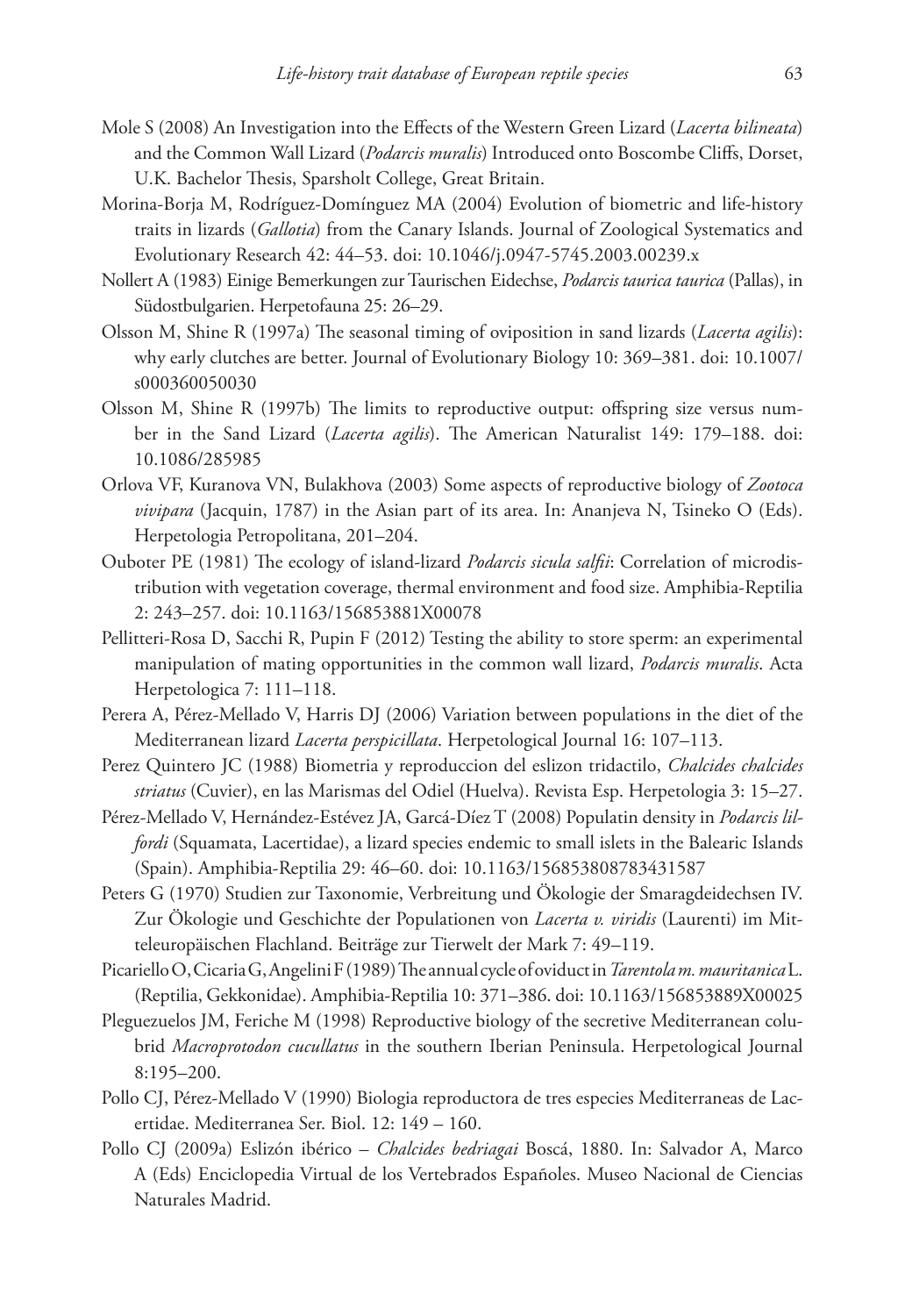- Pollo CJ (2009b) Eslizón tridáctilo ibérico *Chalcides striatus*. In: Salvador A, Marco A (Eds). Enciclopedia Virtual de los Vertebrados Españoles. Museo Nacional de Ciencias Naturales Madrid.
- Polovic L, Pesic V, Ljubisavljevic K, Cadenovic N (2013) Preliminary data on the reproductive characteristics and diet in an insular population of the lacertid lizard *Algyroides nigropunctatus*. North-Western Journal of Zoology 9 : 201–205.
- Pottier G (2005) Découverte du Lézard ocellé *Lacerta lepida* Daudin, 1802 (Reptilia, Lacertidae) et confirmation de l'existence du Seps strié *Chalcides striatus* (Cuvier, 1829) (Reptilia, Scincidae) dans les Petites Pyrénées. Bulletin de la Société. Herpétologique de France 113–114: 29–43.
- Punzo F (2001) The Mediterranean gecko, *Hemidactylus turcicus*: life in an urban landscape. Florida Scientist 64: 56–66.
- Rasilla D, Pérez-Mellado V (2004) Density dependence of the survival in the Iberian wall lizard (*Podarcis hispanica*). In: Perez-Mellado V, Riera N, Perera A (Eds) The Biology of Lacertid Lizards. Evolutionary and Ecological Perspectives. Institut Menorqui d'Estudis, 177–200.
- Rodriguez-Diaz T, Braña F (2012) Altitudinal variation in egg retention and rates of embryonic development in oviparous *Zootoca vivipara* fits predictions from the cold-climate model on the evolution of viviparity. Journal of Evolutionary Biology 25: 1877–1887. [doi:](http://dx.doi.org/10.1111/j.1420-9101.2012.02575.x) [10.1111/j.1420-9101.2012.02575.x](http://dx.doi.org/10.1111/j.1420-9101.2012.02575.x)
- Rodriguez-Ruiz FJ (1976) Datos sobre la sistemática de los lacértidos de la isla de Formentera e islotes adyacentes. Boletín de la Sociedad de Historia Natural de Baleares 21: 47–75.
- Roig JM, Carretero MA, Llorente GA (2000) Reproductive cycle in a Pyrenean oviparous population of the common lizard (*Zootoca vivipara*). Netherlands Journal of Zoology 50: 15–27.
- Rúa M, Galán P (2003) Reproductive characteristics of a lowland population of an alpine lizard: *Lacerta monticola* (Squamata, Lacertidae) in north-west Spain. Animal Biology 53: 347–366. [doi: 10.1163/157075603322556265](http://dx.doi.org/10.1163/157075603322556265)
- Rugiero L (1997) On the ecology and phenology of *Chalcides chalcides* in central Italy. Herpetozoa 10: 81–84.
- Rugiero L (1995) Winter activity of a common wall lizard (*Podarcis muralis*) population in central Italy. Russian Journal of Herpetology 2: 148–152.
- Ryberg K, Olsson M, Wapstra E, Madsen T, Ujvari B (2004) Offspring-driven local dispersal in female sand lizards (*Lacerta agilis*). Journal of Evolutionary Biology 17: 1215–1220. [doi:](http://dx.doi.org/10.1111/j.1420-9101.2004.00798.x) [10.1111/j.1420-9101.2004.00798.x](http://dx.doi.org/10.1111/j.1420-9101.2004.00798.x)
- Rykena S (1987) Egg incubation time and nothern distribution boundary in green lizard species (*Lacerta* s. str). In: van Gelder JJ, Strijbosch H, Bergers PJM (Eds) Proceedings of the 4th Ordinary General Meeting of the Societas. Europaea Herpetologica. – Faculty of Sciences Nijmegen, 339–342.
- Saint Girons H, Castanet J, Bradshaw SD (1989) Demographie comparee de deux populations francaises de *Lacerta viridis* (Laurenti, 1768). Revue d'Écologie (Terre Vie) 44: 361–386.
- Salvador A (1978) Materiales para una 'Herpetofauna Balearica' 5. Las salamanquesas y tortugas del archipielago de Cabrera. Doñana, Acta Vertebrata 5: 5–17.
- Salvador A, Diaz JA, Veiga JP (2007) Correlates of reproductive success in males lizards of the alpine species *Iberolacerta cyreni*. Behavioral Ecology 19: 169–176. [doi: 10.1093/beheco/](http://dx.doi.org/10.1093/beheco/arm118) [arm118](http://dx.doi.org/10.1093/beheco/arm118)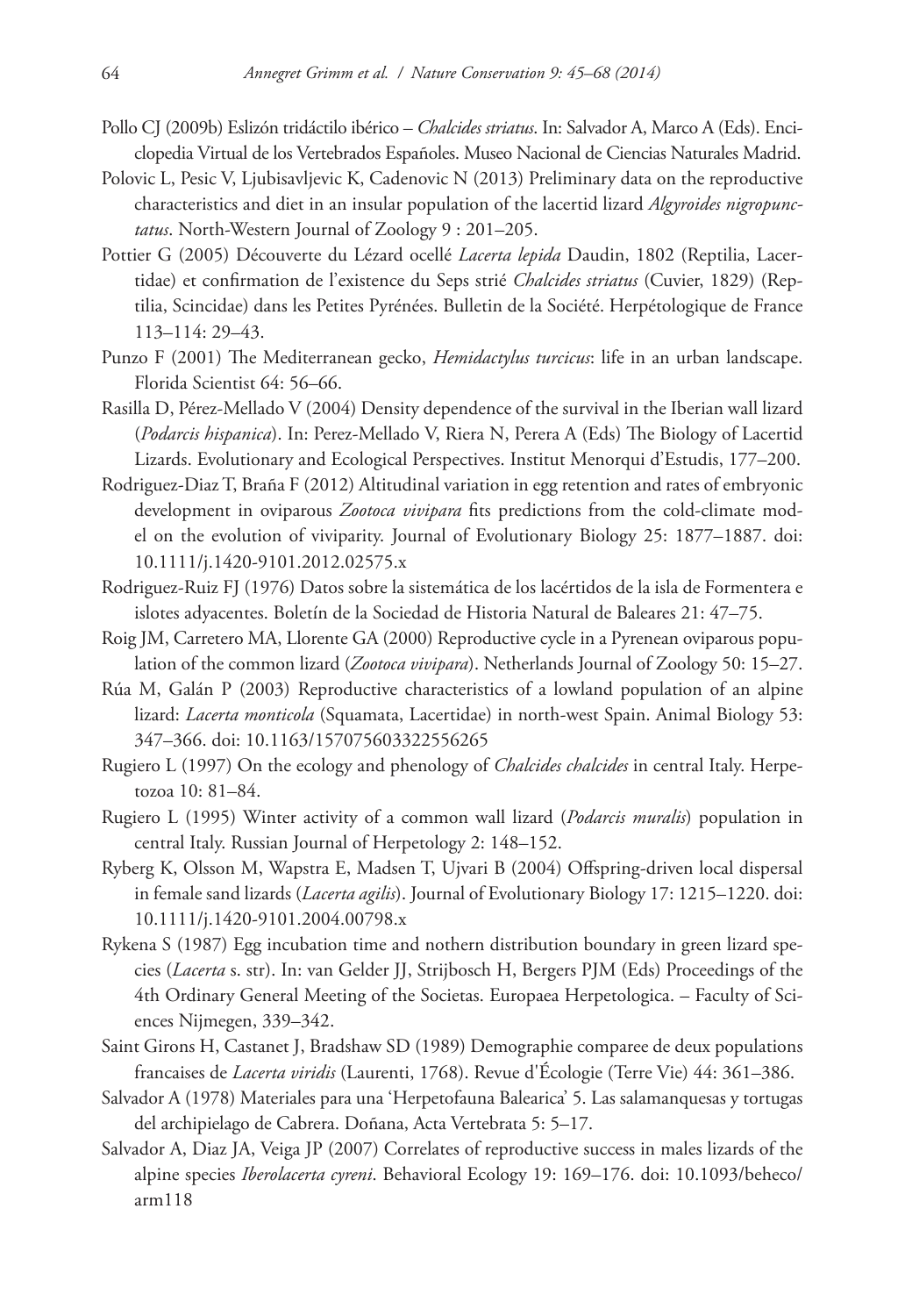- Sapovaliv P (1987) Morphometry and variability of morphological characters in *Lacerta viridis* (Laurenti, 1768). Fauna Bohemiae Septentrionalis 12: 75–101.
- Sa-Sousa P, Vicente L, Crespo EG (2002) Morphological variability of *Podarcis hispanica* (Sauria:Lacertidae) in Portugal. Amphibia-Reptilia 23: 55–69. [doi:](http://dx.doi.org/10.1163/156853802320877627) [10.1163/156853802320877627](http://dx.doi.org/10.1163/156853802320877627)
- Saveliev SS, Bulakhova NA, Kuranova VN (2006) Reproductive activity of *Lacerta agilis* and *Zootoca vivipara* (Reptilia-Sauria) in western Siberia. In: Vences M, Kohler J, Ziegler T, Böhme W (Eds) Herpetologia Bonnensis II, 133–137.
- Schneeweiß N (2001) Aspekte der Entwicklung und des Ausbreitungsverhaltens von Smaragdeidechsen in einem Ansiedlungsvesuch in Brandenburg. Mertensiella 12: 229–240.
- Schneeweiß N (2012) Missglückter Versuch einer Ansiedlung von *Lacerta viridis* in Nordostdeutschland. Zeitschrift für Feldherpetologie 19: 145–164.
- Selcer KW (1986) Life-history of a successful colonizer: The Mediterranean Gekko, *Hemidactylus turcius*, in Southern Texas. Copeia 1986(4): 956–962. [doi: 10.2307/1445292](http://dx.doi.org/10.2307/1445292)
- Serrantes P, Galán P (2007) Demotgrafia, estado de conservacion y amenazas de la poblacion de eslizon iberico (*Chalcides bedriagai*) de la playa de Larinio (A Coruña). Boletín de la Asociación Herpetológica Española 18: 15–20.
- Seva E, Escarré A (1976) El eslizón ibérico (*Chalcides bedriagai*) en el medio insular de Nueva Tabarca (Provincia de Alicante). Mediterránea: serie de estudios sobre biología terrestre mediteránea 1: 61–115.
- Simms C (1972) Shift in a population of northern vipers. British Journal of Herpetology 35: 268–271.
- Smirina EM, Ananjeva NB (2007) Growth layers in bones and acrodont teeth of the agamid lizard *Laudakia stoliczkana* (Blanford, 1875) (Agamidae, Sauria). Amphibia-Reptilia 28: 193–204. [doi: 10.1163/156853807780202512](http://dx.doi.org/10.1163/156853807780202512)
- Stabler LB, Johnson WL, Locey KJ (2012) A comparison of the Mediterranean gecko (*Hemidactylus turcius*) populations in two temperate urban habitats. Urban Ecosystems 15: 653–666. [doi: 10.1007/s11252-011-0216-1](http://dx.doi.org/10.1007/s11252-011-0216-1)
- Strijbosch H (1995) Population structure and displacements in *Lacerta vivipara*. In: Llorente GA, Montori A, Santos X, Carretero MA (Eds) Scientia Herpetologica. SEH, Barcelona, 232–236.
- Stumpel AHP (2004) Reptiles and Amphibians as Targets for Nature Management. Alterra, Wageningen.
- Tomasevic Kolarov N, Ljubisavljevic K, Polovic L, Dzukic G, Kalezic ML (2010) The body size, age structure and growth pattern of the endemic Balkan Mosor rock lizard (*Dinarolacerta mosorensis* Kolombatovic, 1886). Acta Zoologica Academiae Scientiarum Hungaricae 56: 55–71.
- Tuniyev SA, Tuniyev BA (2008) Intraspecific variation of the sand lizard (*Lacerta agilis*) from the Western Caucasus and description of a new subspecies *Lacerta agilis mzymtensis* spp. nov. (Reptilia: Sauria). Russian Journal of Herpetology 15: 55–66.
- Tvrtkovic N, Lazar B, Tome S (1998) The western green lizard *Lacerta (viridis) bilineata* Daudin, 1804 (Sauria-Lacertidae) in Slovenia and Croatia. Natura Croatia 7: 363–369.
- Újavári B, Korsós Z (1997) Thermoregulation and movements of radio-tracked *Vipera ursinii rakosiensis* in Hungary. In: Böhme W, Bischoff W, Ziegler T (Eds) Herpetologia Bonnensis. SEH, Bonn, 367–372.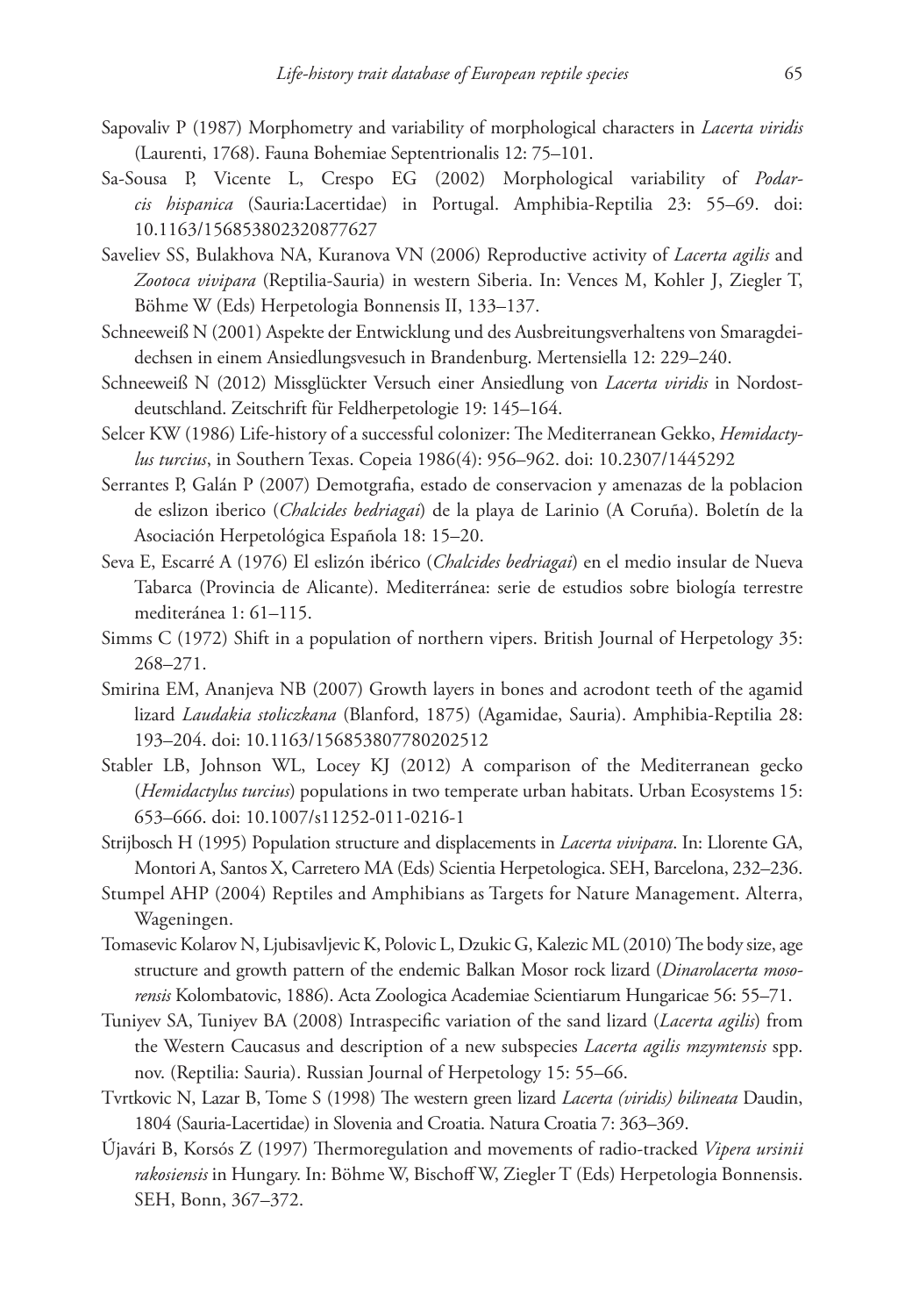- Vacher J-P, Presseq B, Bertrand A (2003) Découverte du Seps strié *Chalcìdes strìatus* (Cuvier, 1829) (Squamata, Seincidae) dans le département de la Haute-Garonne. Bulletin de la Société. Herpétologique de France 105: 4–8.
- Vanhooydonck B, Van Damme R, Aerts P (2000) Ecomorphological correlates of habitat partitioning in Corsican lacertid lizards. Functional Ecology 14: 358–368. [doi: 10.1046/j.1365-](http://dx.doi.org/10.1046/j.1365-2435.2000.00430.x) [2435.2000.00430.x](http://dx.doi.org/10.1046/j.1365-2435.2000.00430.x)
- Vignoli L, Vuerich V, Bologna MA (2012) Experimental study of dispersal behaviour in a wall lizard species (*Podarcis sicula*) (Sauria Lacertidae). Ethology Ecology and Evolution 24: 244–256. [doi: 10.1080/03949370.2011.643922](http://dx.doi.org/10.1080/03949370.2011.643922)
- Vogrin N (1999) Preliminary note on the morphometric differences between two populations of *Podarcis muralis* (Laurenti, 1786) and *Podarcis muralis maculiventris* (Werner 1891) in Slovenia. Natura Croatia 8: 325–329.
- Völkl W, Alfermann D (2007) Die Blindschleiche: die vergessene Echse. Beiheft der Zeitschrift für Feldherpetologie 11: 1–160.
- Völkl W, Käsewieter D (2003) Die Schlingnatter: ein heimlicher Jäger. Beiheft der Zeitschrift für Feldherpetologie 6: 1–152.
- Völkl W, Thiesmeier B (2002) Die Kreuzotter: ein Leben in festen Bahnen? Beiheft der Zeitschrift für Feldherpetologie 5: 1–159.
- Werner Y, Yehudah L (1988) Egg size and egg shape in Near-eastern Gekkonid lizards. Israel Journal of Zoology 35: 192–213.
- Zagar A, Osojnik N, Carretero MA (2012) Quantifying the intersexual and interspecific morphometric variation in two resembling sympatric lacertids: *Iberolacerta horvathi* and *Podarcis muralis*. Acta Herpetologica 7: 29–39.